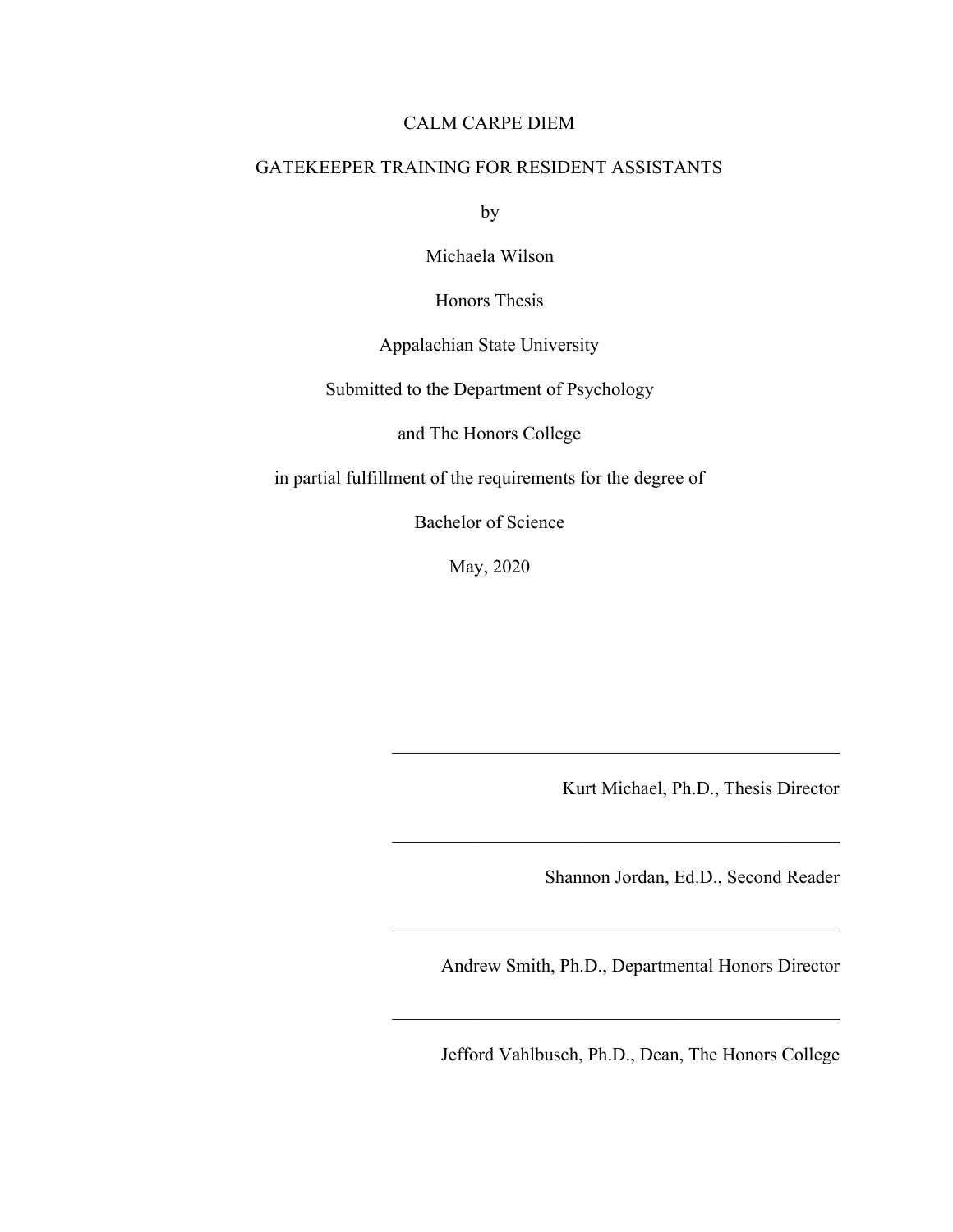Abstract

Suicide prevention has become a focal point on college campuses as the concept of suicide prevention is more widely understood and epidemiological findings suggest that the rates of suicidal thoughts and behaviors among this population are increasing. The implementation of suicide prevention trainings including practices to reduce access to lethal means, "means reduction," gives individuals, called gatekeepers, the skills to intervene during a suicidal crisis. CALM CARPE Diem is a suicide prevention gatekeeper training that includes information intended to inform participants about why suicide prevention is necessary, give them the skills to implement suicide prevention, and teach about means reduction methods. The effectiveness of the CALM CARPE Diem Gatekeeper Training was assessed in this study by measuring Resident Assistants' (RAs) perceptions of confidence when learning of students living in the residence halls who might be experiencing a suicidal crisis. CALM CARPE Diem gatekeeper training was delivered to 17 RAs at a medium sized comprehensive university in the southeastern U.S. Confidence in suicide prevention and means reduction strategies was assessed at pre-training, post-training, and after a four week follow-up via Qualtrics. Results revealed a significant increase in knowledge and confidence in means reduction principles from baseline to post-training, gains that were sustained at follow-up. These results suggest that CALM CARPE Diem may have comparable effects to other suicide prevention trainings, and may indicate a benefit to using this training for RAs and other gatekeeper populations.

*Keywords:* suicide, suicide prevention, means reduction, CALM, CARPE Diem, gatekeeper, confidence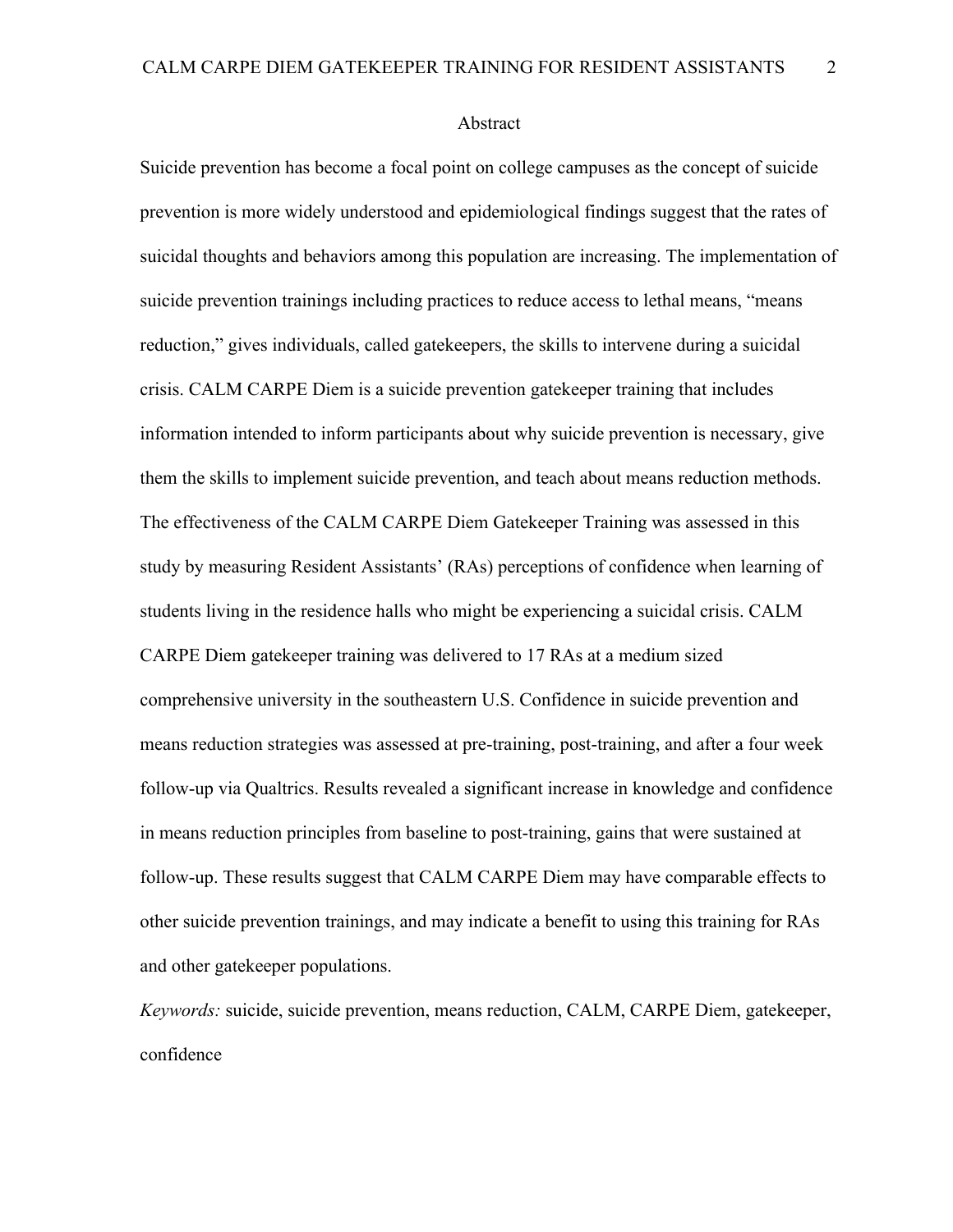Permission is granted to Appalachian State University, The Honors College, and the Department of Psychology to display and provide access to this thesis for appropriate academic and research purposes.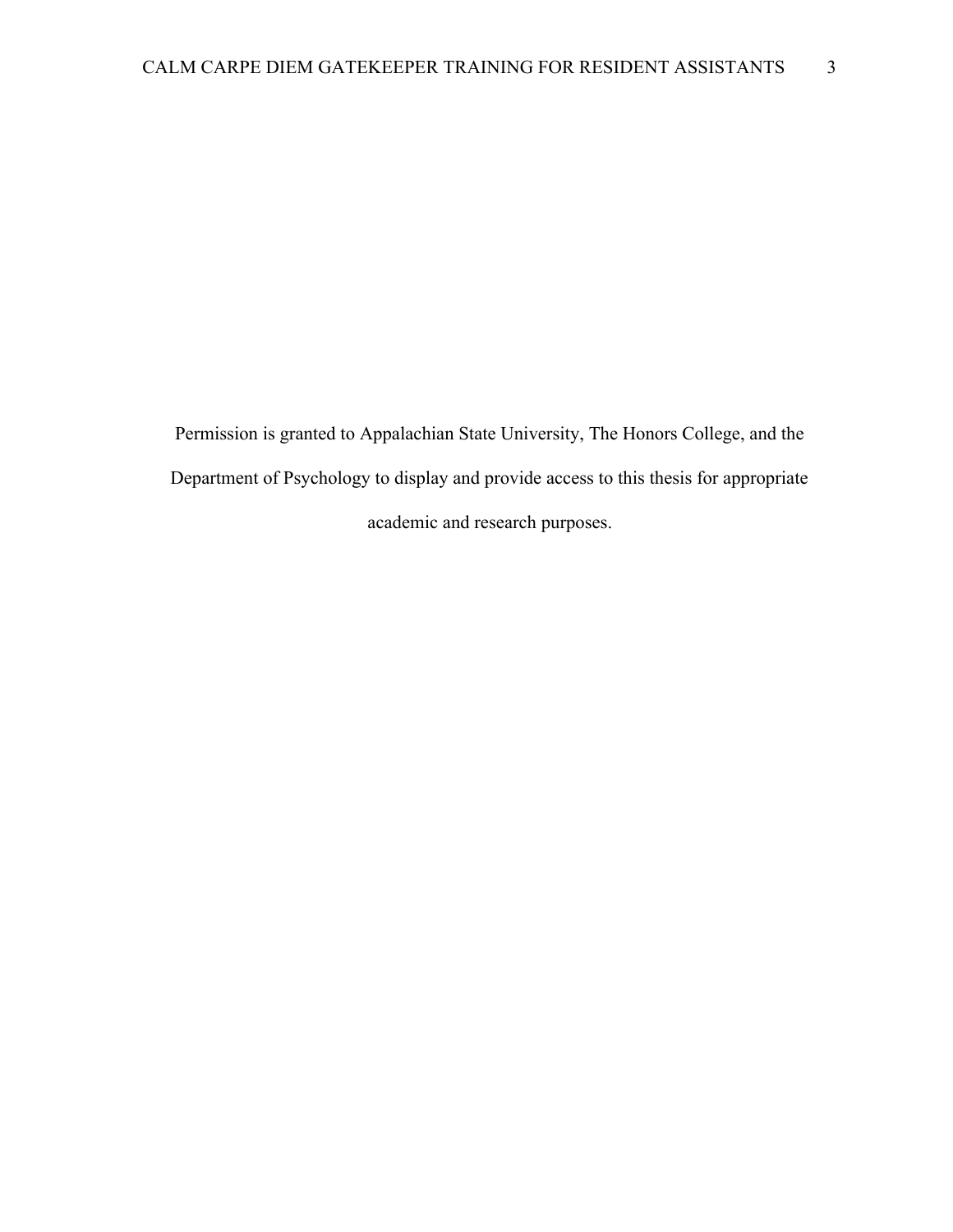## **CALM CARPE Diem Gatekeeper Training for Resident Assistants**

Over the last 15-20 years, the risk of suicide on college campuses has become a major concern among students, faculty, administrators, and residence life staff. Most college students are also living in a time when their risk of mental impairments is high, given that approximately half of mental disorders develop by the age of 14, and three quarters emerge by the mid-twenties (Lipson & Eisenberg, 2018). Suicidal thoughts and behaviors are unfortunately quite common among college students and the rates of suicidal thoughts and behaviors among this population are increasing (Schwartz, 2017). Roughly one third of college students experience symptoms of mental health disorders, including depression, anxiety, and suicidality (Lipson & Eisenberg, 2018). Suicide is the second leading cause of death among individuals aged 10 to 34 in the United States, causing 14,827 deaths in this age group in 2018 alone (CDC, 2018). Suicide rates increased significantly in 44 states from 1999 to 2016, including increases higher than 30% in 25 states (Stone et al., 2018). These increases in suicide rates and mental health challenges among college students are demonstrated in the United States, but also among students in England, Australia, New Zealand, and Canada (Lipson & Eisenberg, 2018). Worldwide, overall suicide rates are increasing, and are projected to continue increasing in the future as well (Nock, Borges, Bromet, Cha, Kessler, & Lee, 2008). These increases are a part of a trend of increasing rates of death by suicide among the adolescent population in the United States dating back more than ten years, in which rates of death by suicide have increased by more than 50% (Jameson, 2020).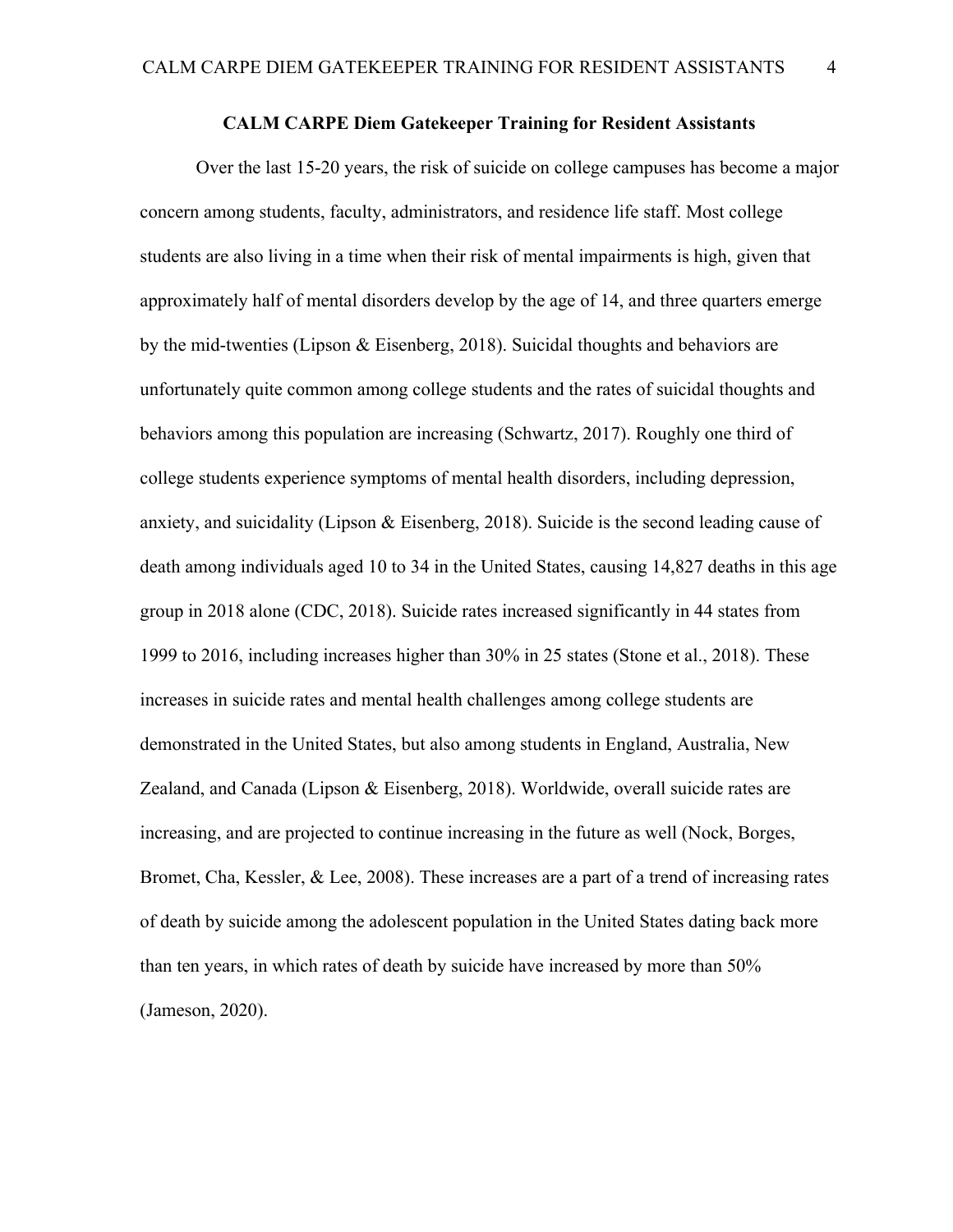In light of these data, colleges and universities have invested in several types of suicide prevention programs (Litteken & Sale, 2018). For example, the JED foundation, which began in 2000, has developed campus suicide prevention programs aimed at destigmatizing the discussion of suicide and mental health among young adults. Their campaign "Seize the Awkward" encourages students to start conversations about mental health with friends who they believe may be struggling. The program provides resources to support student mental health, reduce substance misuse, and reduce rates of suicide, recognizing mental health as an important component of general health and wellness (The JED Foundation, n.d.). Though the JED Program often includes comprehensive components (consultation, education, lethal means reduction, data collection, referral), some suicide prevention programs are primarily educative in nature. Suicide prevention education programs are designed to provide the general public or "gatekeepers" with information on how to identify those who might be at risk and then offer referrals to healthcare providers and crisis services.

#### **Existing Gatekeeper Programs**

Counseling on Access for Lethal Means (CALM) suicide prevention training has quickly become one of the most prevalent suicide prevention programs. CALM is a suicide prevention training program for mental health providers that is focused on lethal means reduction as a method of reducing suicide risk. While most health providers undergo mental health related training, very few undergo specific suicide prevention and means reduction training (Sale, Hendricks, Well, Miller, Perkins, & McCudden, 2018). A study conducted in 2018 revealed that while emergency room guidelines recommended asking patients who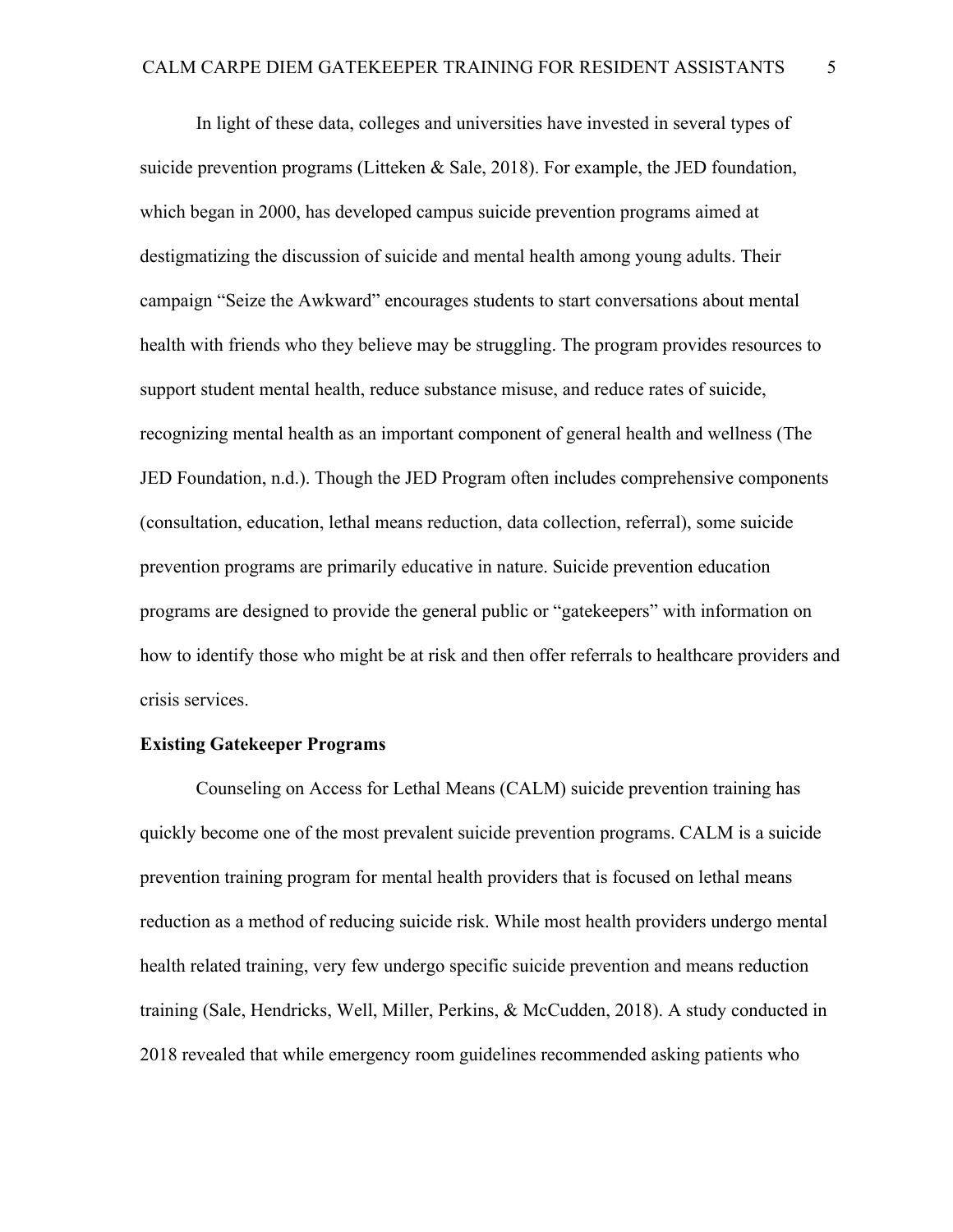presented with suicidal ideation about their access to lethal means, only 18% of emergency room patients in this study had documentation of these conversations, and only 8% of these included documentation of conversations to create an action plan to reduce access to lethal means. For those who did have documentation of discussing access to lethal means, the most commonly reported means for patients was firearms, generally for patients above age 60. The utilization of means reduction practices in healthcare settings may help reduce the high and increasing numbers of deaths by suicide, indicating the necessity for the CALM training program (Betz et al., 2018).

Another study by Johnson and colleagues (2011) evaluated the effectiveness of CALM training among community mental health providers to work with clients experiencing suicidal ideation and their families. The results of this study indicated increases in knowledge of suicide prevention practices, specifically related to means reduction principles, after participating in the training. They found that participants reported lethal means reduction to be important and believed that reducing access to lethal means helped to prevent death by suicide. 86% of participants reported that they learned about counseling about access to lethal means in their training, and 89% of participants reported that they would use the techniques they learned in their CALM training in the future when working with their clients. The results revealed a significant increase in confidence and knowledge of lethal means reduction skills. At follow-up evaluation, 65% reported that they had used the lethal means reduction skills that they learned during the training with their clients (Johnson et al., 2011)

The CALM training program includes statistical information on suicide, types of lethal means, and effective lethal means reduction tactics. Importantly, CALM trains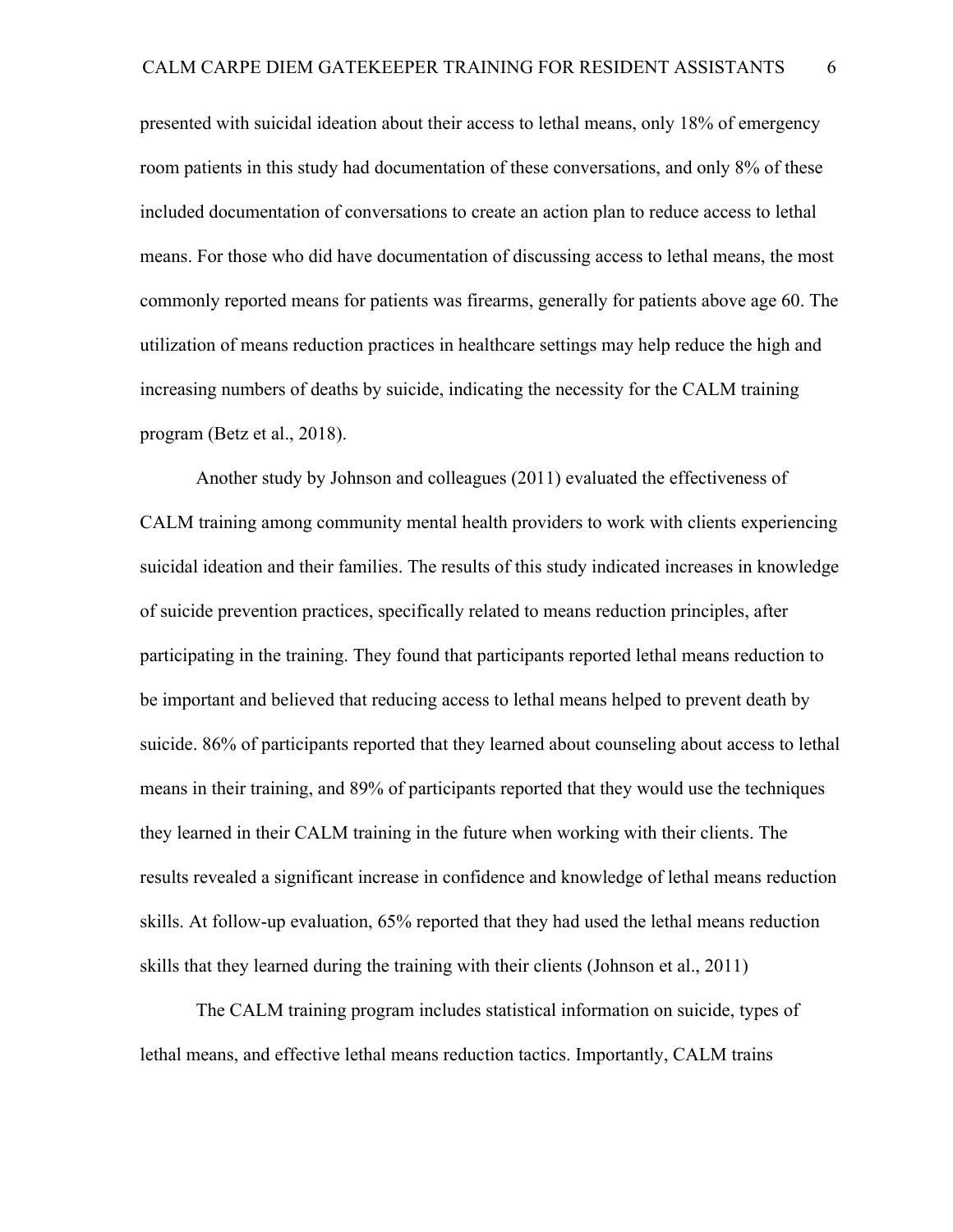participants on how to discuss reducing access to lethal means, focusing on the impact that temporarily reducing access to lethal means has on an individual's safety (Sale, Hendricks, Well, Miller, Perkins, & McCudden, 2018). Since the majority of deaths by suicide in the United States are attributable to firearms, CALM has a specific focus in educating participants about reducing access to firearms (Johnson et al., 2011). Research on CALM conducted by Sale et al. (2018) evaluated knowledge of means reduction, confidence, and comfort discussing means reduction and demonstrated that all three measures increased significantly from pre- to post-test, but knowledge and comfort in means reduction attenuated at follow-up assessment. Overall, the evidence to date suggests that CALM is an effective method of means reduction training for suicide prevention, but there is a need to further replicate these findings as well as demonstrate the sustainability of the training effects (Sale, Hendricks, Well, Miller, Perkins, & McCudden, 2018).

Another gatekeeper program is Question, Persuade, Refer (QPR). The mission of QPR is to "reduce suicidal behaviors and save lives by providing innovative, practical and proven suicide prevention training" (QPR Institute, n.d.). QPR has become one of the most popular suicide prevention training programs worldwide. More than 1,000,000 individuals have been trained in QPR as of 2017 (QPR Institute, n.d.). QPR is an hour-long training program that focuses on providing in-depth information about suicide and suicidal behaviors to help debunk popular myths about suicide, as well as providing information on warning signs and resources for follow-up support. Individuals in the program are trained on how to have conversations about suicide, in which they "question" those experiencing suicidal ideation about what they are experiencing, "persuade" them to access resources, and "refer"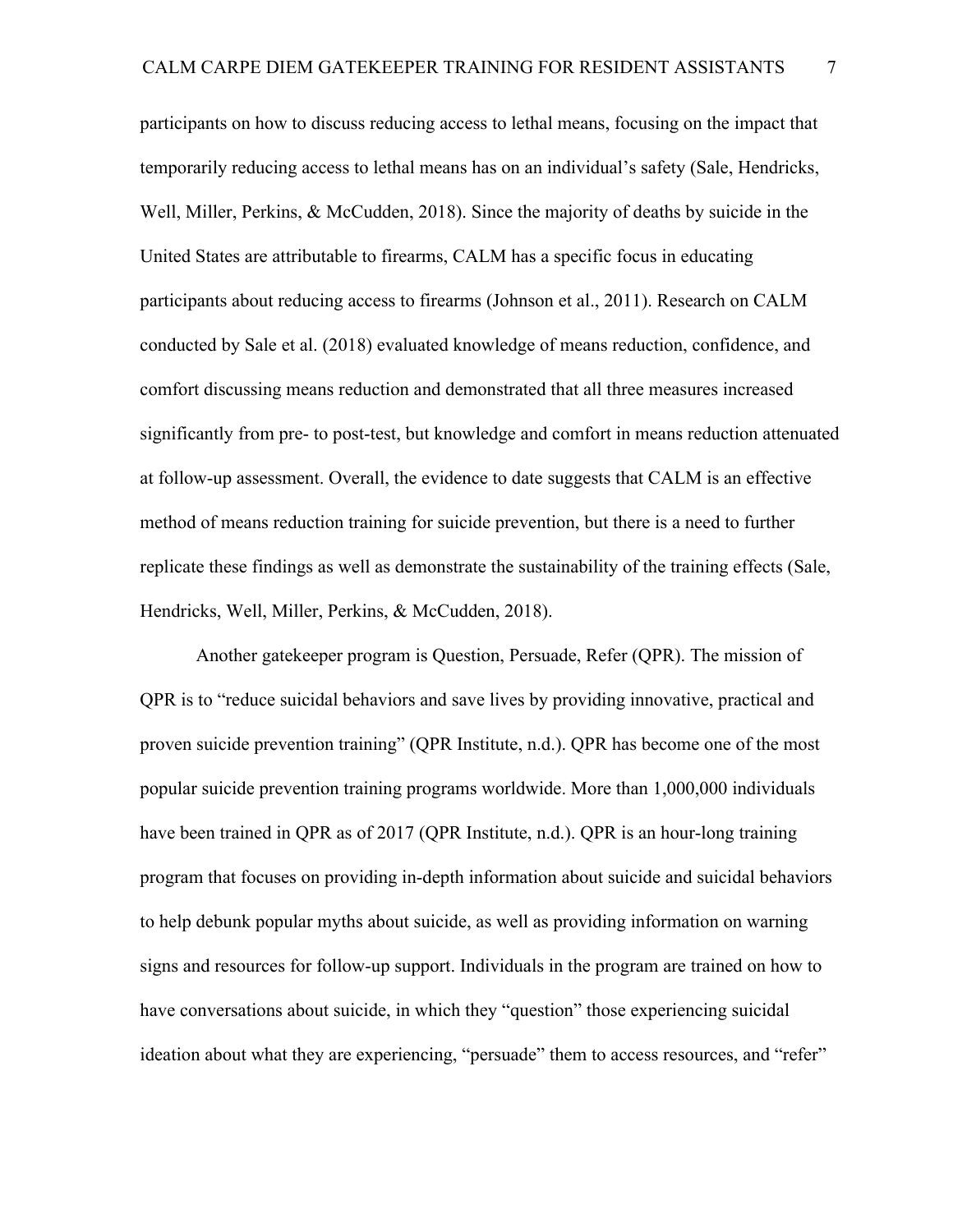them to the appropriate resources for support (Litteken  $\&$  Sale, 2017). QPR emphasizes the importance of early recognition of warning signs and a quick, positive response, in order to prevent the necessity for further intervention in the future if resources and support are provided early (QPR Institute, n.d.).

A study by Litteken and Sale (2017) on the effectiveness of QPR demonstrated positive effects on knowledge, self efficacy, and helping behaviors. In this study, a total of 2988 adults, most of whom worked serving youth aged 10 to 24, participated in QPR training. Participants were evaluated before training, immediately after training, and after a two year follow-up period to assess knowledge of suicide prevention, self-efficacy, and helping behaviors. Data following these evaluations demonstrated immediate and long-term sustained increases in knowledge of suicide prevention, self-efficacy, and helping behaviors. Analysis specifically related to self-efficacy demonstrated that participants felt more comfortable, prepared, and confident about having conversations with individuals experiencing suicidal ideation (Litteken & Sale, 2017).

Means reduction principles have also been utilized internationally as a method of reducing deaths by suicide. In 1995, Sri Lanka reported suicide rates among the highest in the world. 79% of deaths by suicide in Sri Lanka were due to ingesting toxic pesticides, which were readily available until a series of restrictions and bans were instituted to reduce access to pesticides by the World Health Organization beginning in 1984. Further regulations on pesticides were enacted from 2004 to 2008, and a complete ban on the most toxic pesticides, paraquat, dimethoate, and fenthion, was enacted in 2011. Following these restrictions, the percentage of deaths by suicide dropped to 48% in 2010 (Knipe, 2014).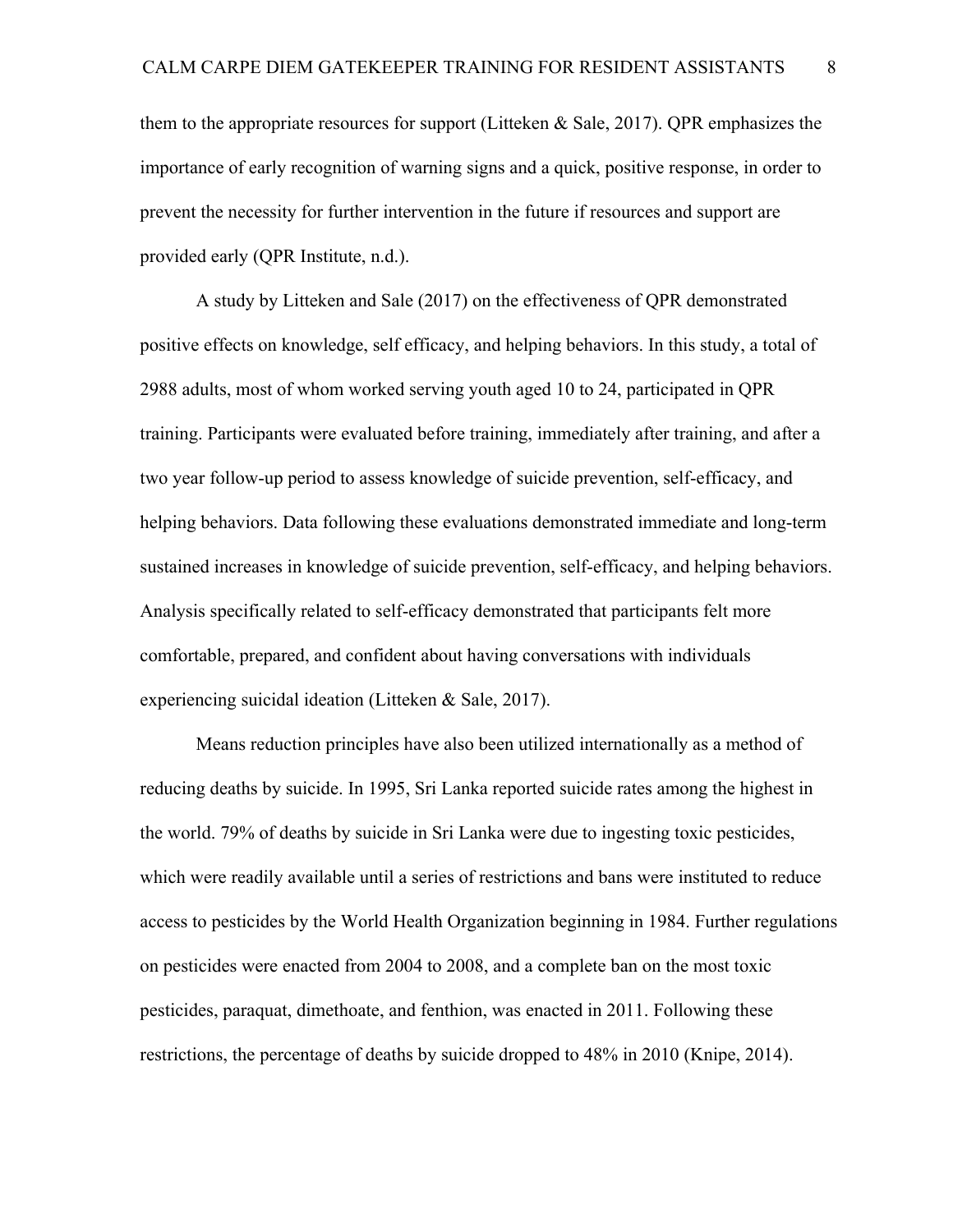Worldwide, prior to these changes in policy, pesticide self-poisoning was responsible for approximately 30% of deaths by suicide each year. Reduction in deaths by suicide due to pesticide self-poisoning was attributed to the restriction of pesticide purchasing, safe storage of pesticides for those in rural communities, and improvement in accessibility of care for those who have ingested toxic pesticides (Gunnel, 2007).

Another example of international means reduction principles impacting the frequency of deaths by suicide can be seen in the Israeli Defense Force (IDF). The majority of the soldiers in the IDF are adolescents, which contributes to the suicide rates among this population as they are in a time period of identity formation. Soldiers are also under a great deal of stress, experience a stigma that reduces help seeking behaviors, and most significantly, have ready access to the most lethal means of suicide, firearms. The IDF created a Suicide Prevention Program (SPP) that includes psychoeducation, guidance, supervision, mental health resources, and most significantly, reduced access to firearms (Shelef, 2015). Approximately 90% of deaths by suicide within the IDF are due to firearms (Lubin, 2011). The most significant difference has been reduced access to firearms on weekends. Prior to this policy change, soldiers were able to take their service weapons home over the weekend. The policy mandated that when soldiers left the base over the weekend, they were required to leave their weapons (Lubin, 2011). There were no significant differences in suicide rates on weekdays, but there was a significant decline in the rates of suicides by firearm on weekends. Since the implementation of this program, the IDF has seen a decrease in suicide rates by nearly 50% (Shelef, 2015).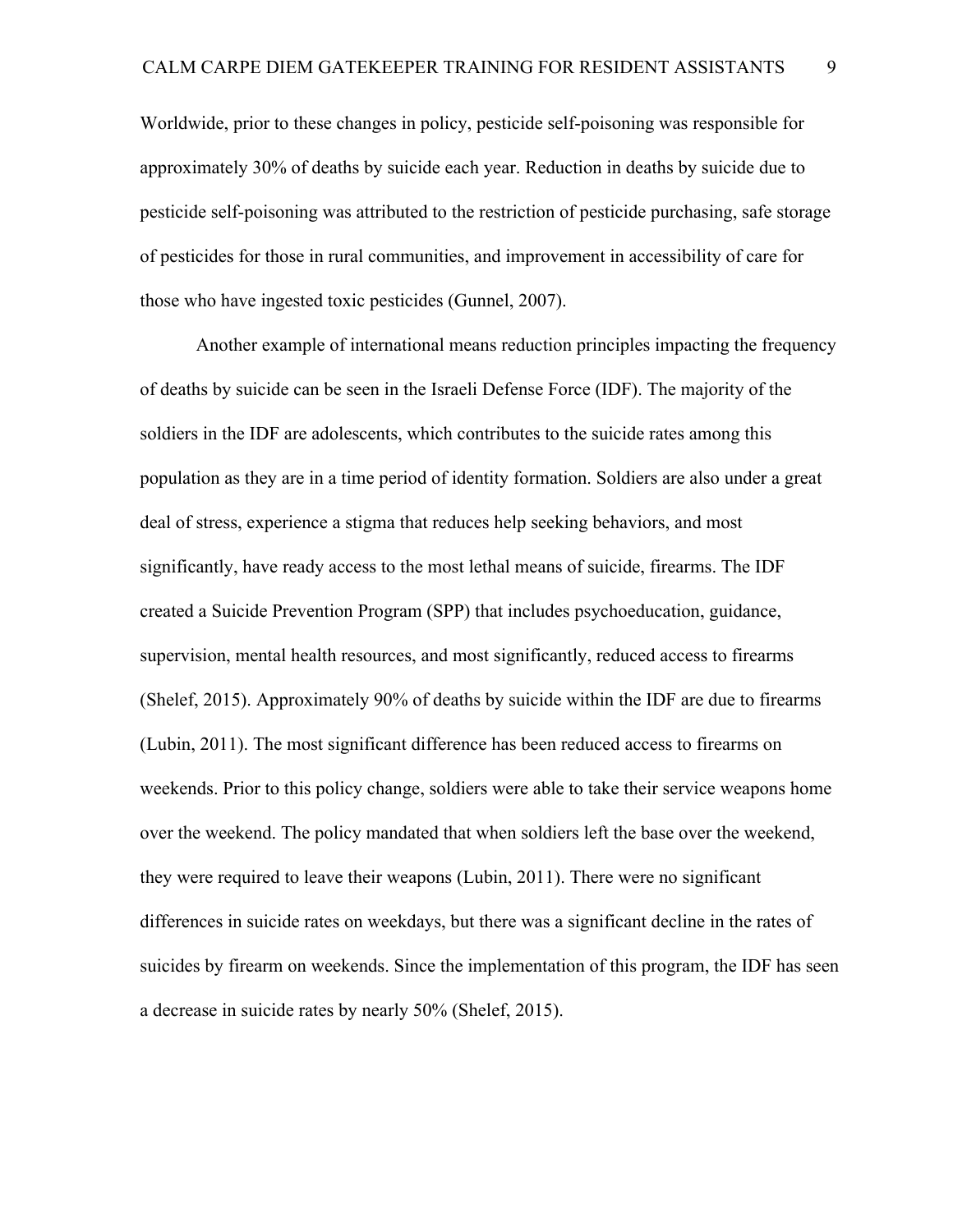#### **Importance & Impact of Means Reduction**

In order to die by suicide, an individual must have access to the lethal means to do so. Thus, the premise in means reduction is that if the individual does not have access to the means to hurt or kill themselves, they are less likely to die by suicide. Means reduction is used in suicide prevention as a risk management and safety planning process in which the suicidal individual or another trusted party is encouraged to promote better environmental safety measures (e.g., temporary storage of firearms out of the home), thereby reducing access to lethal means of suicide. The act of removing means itself is not part of the role of the gatekeeper for safety and legal purposes, but it is important to include a plan to enact means reduction within the conversation and help them to facilitate the plan themselves or with a trusted third party. Means reduction typically involves a conversation about the individual's access to means of self-harm or suicide and how to reduce their access prior by enacting a tangible safety plan to do so. This conversation is framed so that all steps of means reduction are presented in a collaborative manner with the individual's understanding and consent (Bryan, Stone, & Rudd, 2011).

Availability of means has a high correlation with the lethality of a suicide attempt because most attempts that progress from suicide ideation to action escalate quickly, often in less than five minutes (Deisenhammer, et al., 2009). Having limited access to means makes it more likely that the individual will be out of this period of highest risk before they are able to access their means and act on their thoughts. However, the level of intent to die by suicide in an acute crisis is not a good predictor of death by suicide, if the means chosen are not highly lethal. On the other hand, firearms have an 85% fatality rate and are responsible for 50% of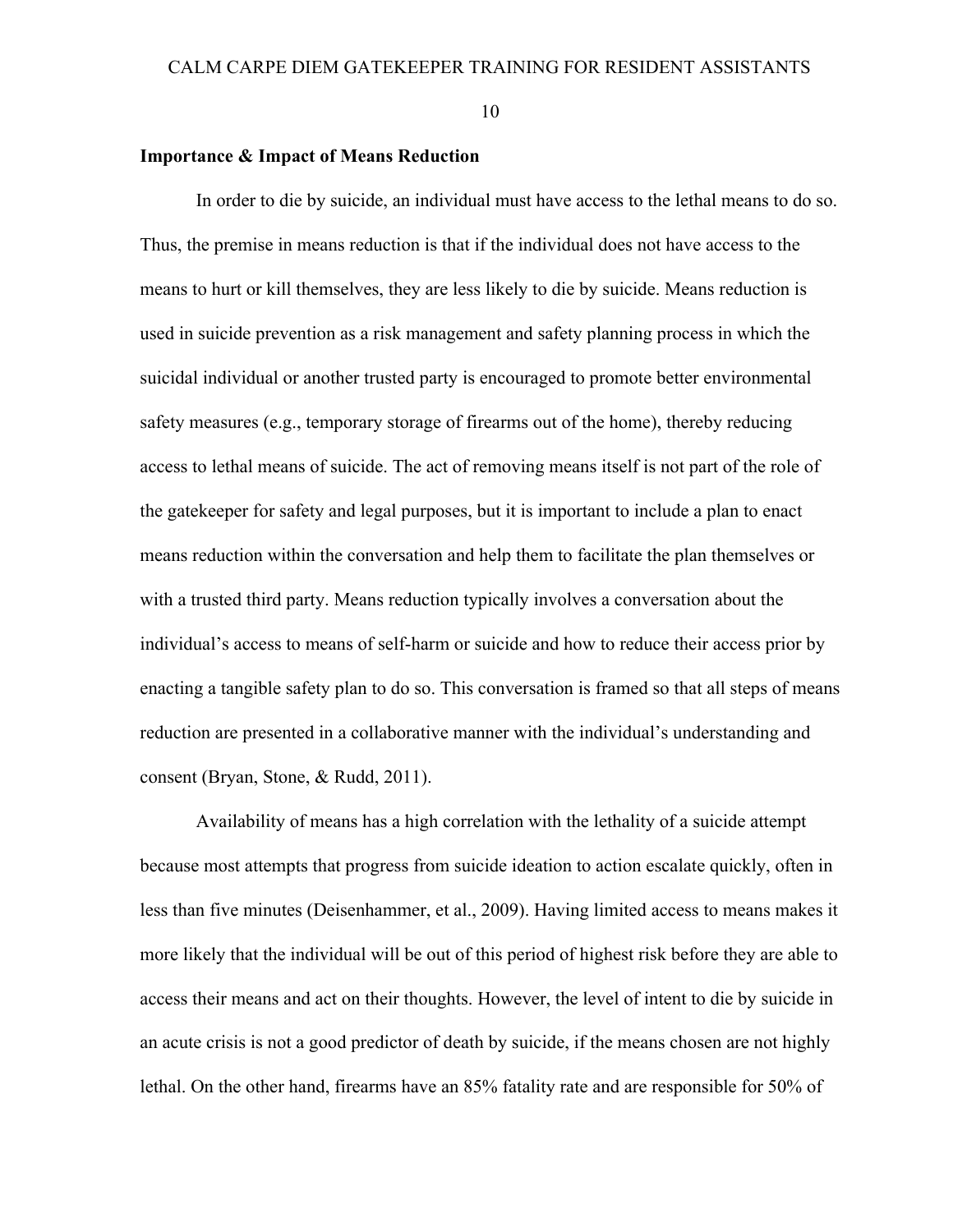suicides in the United States, making it especially critical to reduce access to firearms in means reduction conversations. Incidentally, in rural areas, firearm deaths are overwhelmingly (about 80%) determined to be suicides (CDC Wonder, 2018). On a positive note, approximately 90% of individuals who attempt suicide do not go on to die by suicide later on, meaning that death by suicide is far from an inevitable outcome. For the 20-25% of individuals who do not die by suicide that do eventually make a later attempt, this second attempt is also not likely to be fatal (Bryan, Stone,  $\&$  Rudd, 2011). This suggests that reducing access to the most lethal means of suicide is instrumental in helping the individual survive a first attempt will lead to a much higher likelihood of survival in the future.

Along with facilitating conversations about suicidal thoughts and behaviors, CALM CARPE Diem is unique in that it incorporates means reduction as well. The key concept of means reduction is reducing a suicidal individual's access to lethal means in order to increase their safety. Means reduction has been shown to be an effective element of any suicide prevention program, including the CARPE Diem version of CALM, especially when combined with other interventions (Yip et al., 2012). Despite means reduction being a scientifically supported suicide prevention strategy, it is not commonly put into practice in clinical settings due to factors such as lack of training and lack of focus within the suicide prevention guidelines and clinical literature (Bryan, Stone, & Rudd, 2011). The primary aim of this study is to evaluate the effectiveness of this particular gatekeeper means reduction training.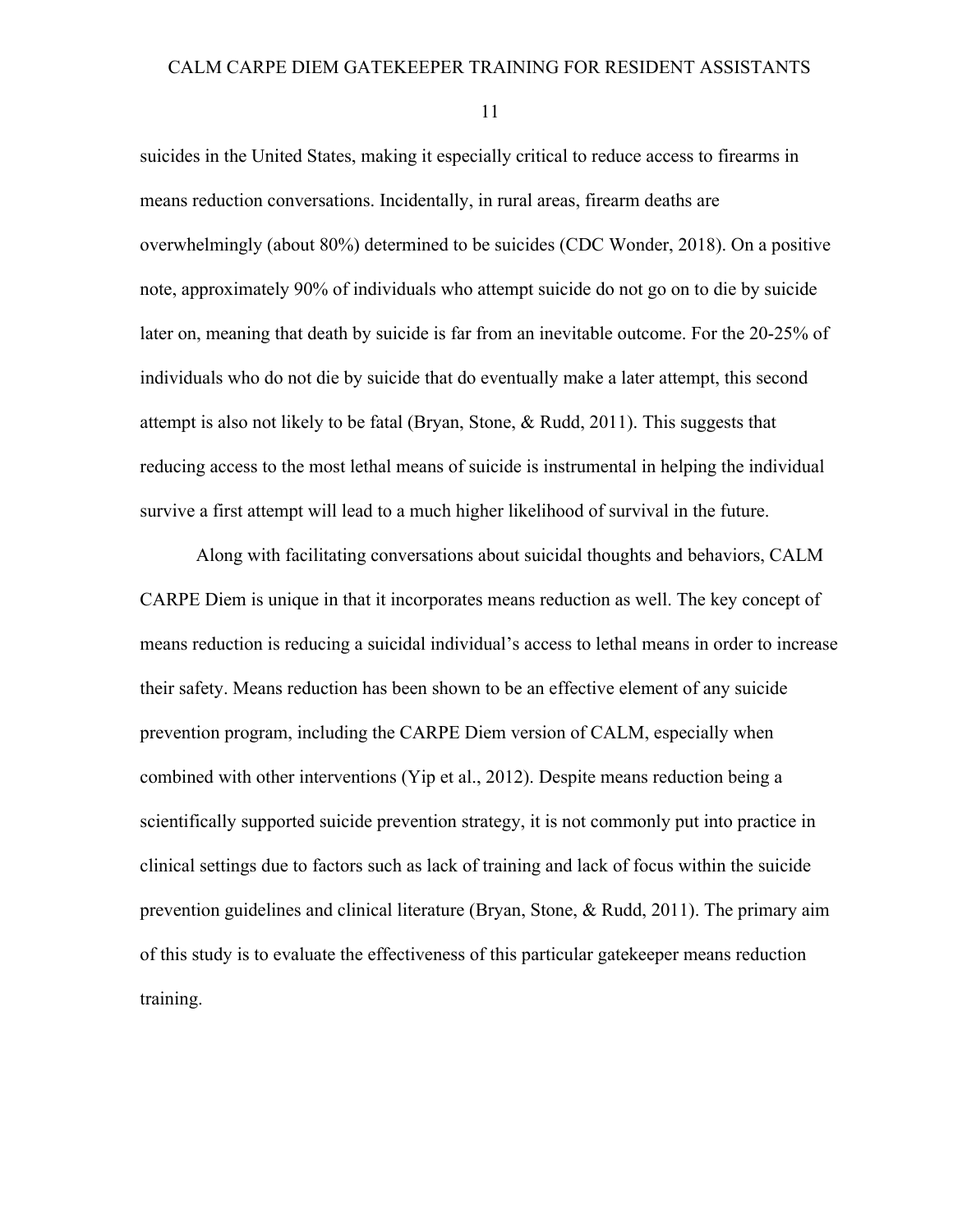## **CALM CARPE Diem**

CALM CARPE Diem focuses on the five steps of navigating a conversation regarding suicidal ideation, beginning with *Connecting* with the individual, *Asking* about suicide risk, *Reducing* access to lethal means, *Planning* for the future, *Encouraging* hope, and doing so today, or *Diem*. These steps are designed to walk the gatekeeper through the conversation in a natural way that builds their confidence and allows them to complete all of the necessary steps in the conversation, while also building trust and rapport with the individual who is experiencing suicidal ideation. The CALM CARPE Diem includes key, empirically supported elements from CALM and QPR which have been compiled to create a suicide prevention gatekeeper training program that we hypothesize will lead to increased knowledge and confidence in utilizing effective suicide prevention techniques and means reduction practices.

The CALM CARPE Diem Gatekeeper Training is designed to help individuals who are working with those who may be experiencing suicidal thoughts or behaviors, referred to as "gatekeepers," lower their risk of suicide by helping gatekeepers have a plan for conversations about suicide prevention and reducing access to lethal means. In a study by Isaac and collegues, researchers found that gatekeeper trainings have been implemented across a diverse population of groups, and have been shown to have a positive impact on the preparation of trainees in their ability to respond to a suicide related incident and have had a positive impact as well on the reduction of suicidal ideation and behaviors (2009).

The effectiveness of a CALM Gatekeeper training for RAs has been supported by a recently published study (Rosen, Michael, Jameson, in press). The current study is an effort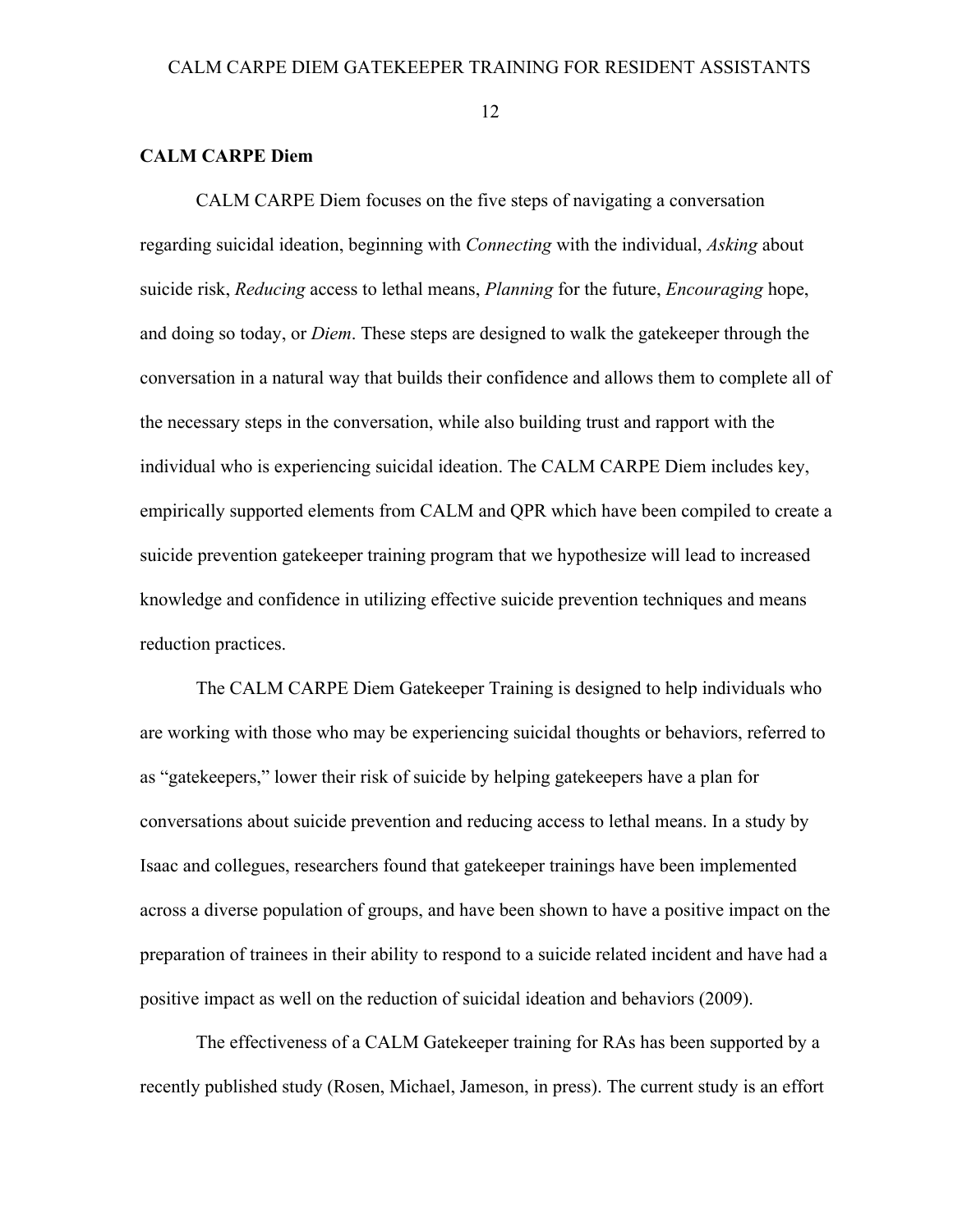to replicate these findings, using a CALM based gatekeeper training, CARPE Diem (Jameson, 2019). In the Rosen (2019) study, a CALM training was delivered to a large sample of RAs at a medium sized comprehensive university in the southeastern U.S. The CALM training resulted in increased confidence and knowledge in using traditional suicide prevention and means reduction principles, which were understood to lesser degree at pre-training. Further, in another replication of the CALM training, Bianco (2019) reported significant increases in confidence levels using the same principles among a sample of academic advisors. Based on these studies, we hypothesize that the current study of the CALM CARPE Diem training will be associated with increased knowledge and confidence implementing suicide prevention and means reduction principles immediately after training and after a four week follow-up.

#### **Methods**

#### **Participants**

The participants in this study included a sample of 17 RAs at a medium sized comprehensive university in the southeastern U.S. Participants were recruited through a series of three emails that was sent to all RAs (*n=140)* by the Director of Residence Life. RAs are often one of the first lines of contact for college students who live on campus, so training RAs as Gatekeepers could be a practical approach to reducing suicide on college campuses. RAs often serve as a mediator between individual students and university, and have a variety of resources to offer students in need. RAs are trained to support residents in moments of suicidal crisis while connecting them with other resources such as higher level employees in University Housing and the Counseling Center, so they are never responsible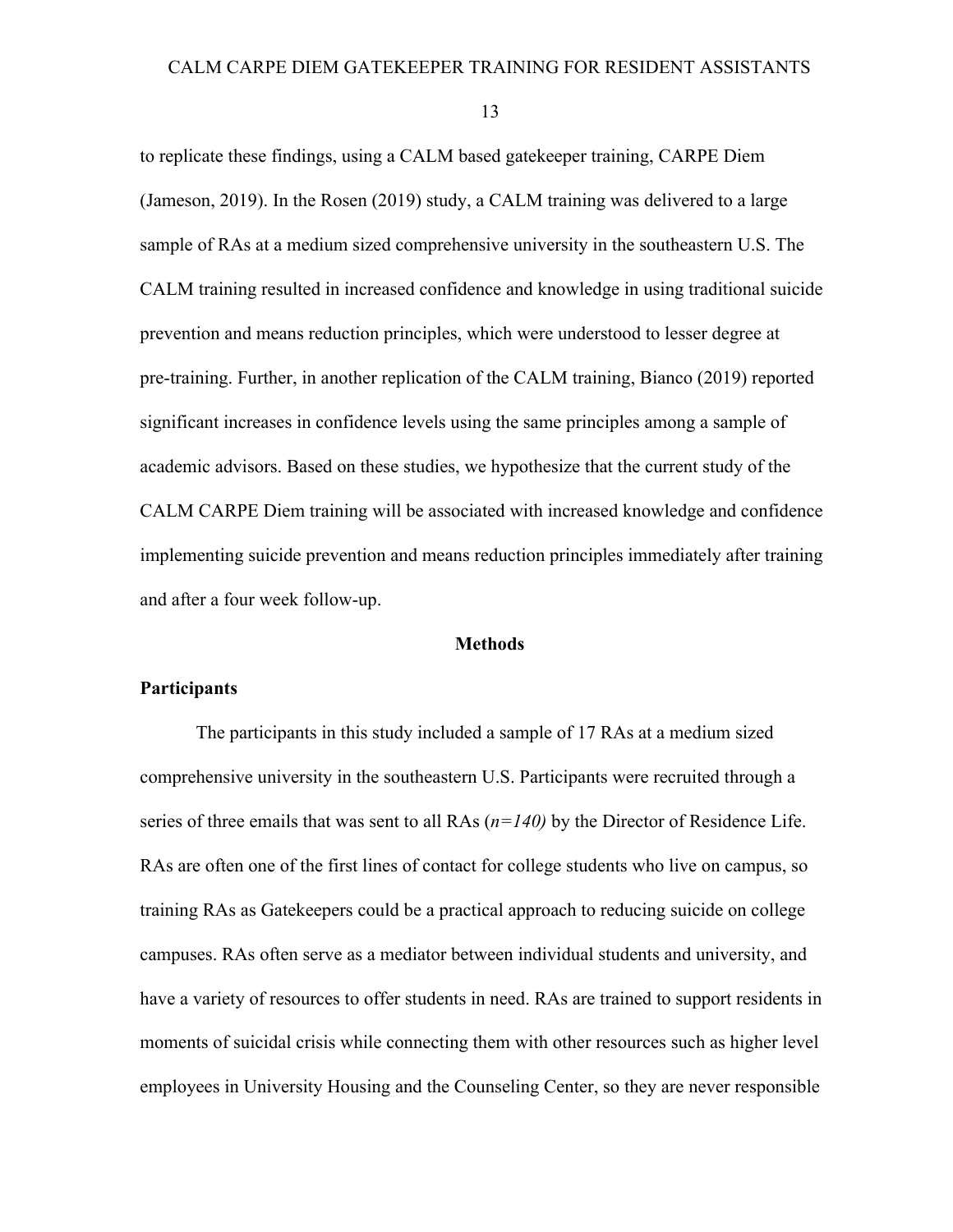for addressing suicidal ideation on their own or without consultation from administrators or mental health experts. However, as the first line of contact for these residents experiencing suicidal ideation, it is important that they are trained in how to have conversations about suicide prevention and means reduction practices. RAs have previously been educated on suicide prevention policies and have an emergency suicide ideation procedure in place, so this training served as a supplement to their existing training requirements. RAs participated in the CALM CARPE Diem Gatekeeper Training in order to further develop their confidence in suicide prevention measures and means reduction practices. Participation in the study was voluntary, with no compensation provided for the RAs. All participants provided consent via an informed consent form prior to the start of the gatekeeper training.

#### **Measures and Procedure**

Upon arrival to the training, all participants were presented with an informed consent form which included a description of the study, including any foreseeable risks. The participants had the opportunity to opt out of the study and not sign the informed consent documents. Participants provided a signature to indicate their consent, and an email address in order to participate in the follow-up assessment via Qualtrics. Participant names and emails were detached from their completed surveys in order to maintain their confidentiality, and their evaluations were subsequently only associated with a participant identification number for later data evaluation.

Following the informed consent, participants filled out a baseline evaluation form. Participants in the study completed a revised version of the *Suicide Prevention Training: Learning and Development Evaluation Form* that has been used in previous studies to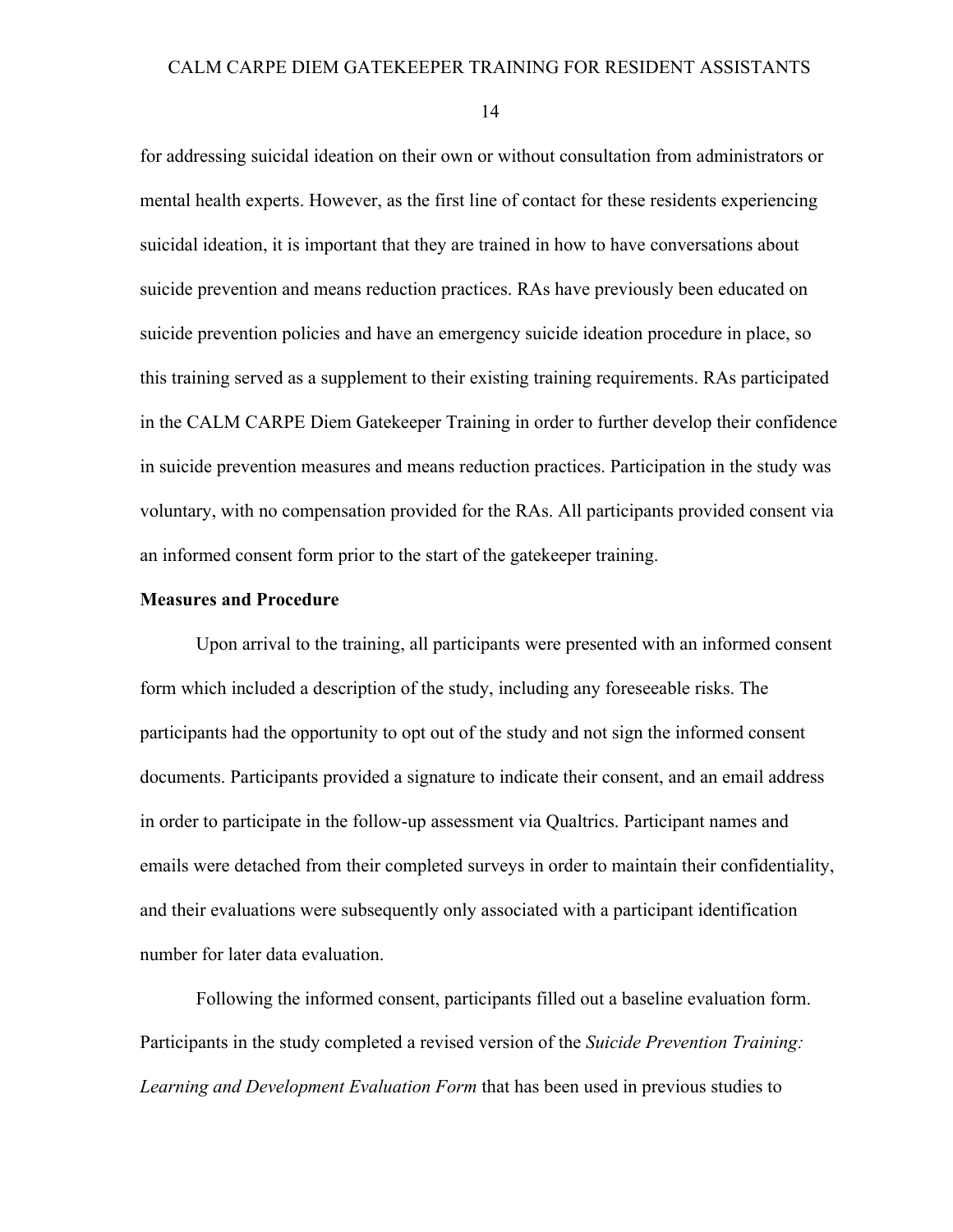evaluate the effectiveness of gatekeeper trainings (Bianco, 2019; Rosen et al., in press). The form included basic demographic information about the participant, including their age and gender, their college major, the number of years they worked as a RA, and any past experience with suicide prevention or mental health training including details about these trainings and approximate hours of participation in other relevant trainings. The form also assesses the participant's confidence and knowledge in suicide prevention, as well as confidence and knowledge in means reduction using 1 (Strongly Disagree) - 5 (Strongly Agree) Likert Scales for each item. The form included four questions to assess suicide prevention confidence and knowledge, and three questions to assess means reduction confidence and knowledge.

Following the completion of the informed consent and baseline assessment, participants participated in the CALM CARPE Diem Training facilitated by Michaela Wilson with the supervision of Dr. Kurt Michael. The training consists of PowerPoint slides, oral presentation, role play, and questions and conversations about suicide prevention and means reduction. Immediately following the training, participants were asked to fill out the post-training evaluation with the same questions included in the baseline evaluation form. Once all of the assessments were collected, there was a debriefing period, in which resources for follow-up and support were offered if requested.

Participants completed a Qualtrics-based follow-up training via email between 16 to 34 days (*M=*25.06*, SD=*5.98*)* after their training to assess any changes in knowledge and confidence in suicide prevention and means reduction practices learned in the CALM CARPE Diem training using the same questions from the baseline assessment and the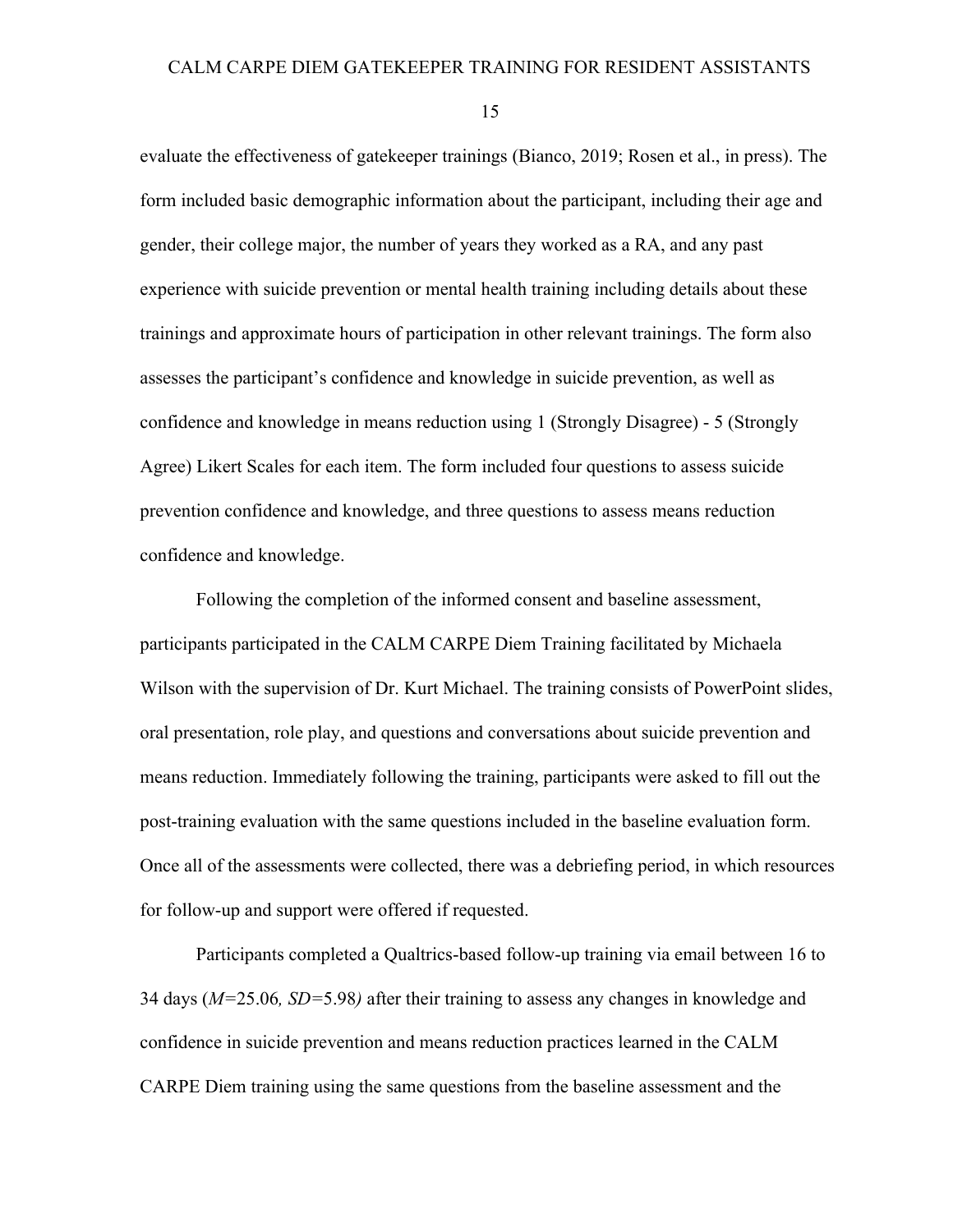follow-up assessment. Following the final assessment, demographic data from the baseline, post-training, and follow-up evaluations was assessed via SPSS, version 26. Only random identification numbers were used in the analysis, as emails and names were deleted from the spreadsheets.

## **Analysis**

Data from the three time points (pre-, post-, follow-up) were evaluated via SPSS. Descriptive and frequency analyses of demographic information were conducted via Google Sheets (see Table 1). Chronbach's Alpha reliability statistics and individual item statistics for suicide prevention items and means reduction items were conducted for baseline (T1), post-training (T2), and follow-up (T3) participant responses. Paired samples t-tests were computed between baseline (T1) and post-training (T2), and between post-training (T2) and follow-up (T3) to assess for changes in knowledge and confidence about suicide prevention and means reduction principles over time. Composite means for suicide prevention and means reduction items at baseline (T1), post-training (T2), and follow-up (T3) were used to calculate weighted mean difference effect sizes (Cohen's *d*) including the computation of 95% confidence intervals.

#### **Results**

The participant demographics are summarized in Table 1. Out of the 17 RAs who participated in the training, 100% provided informed consent to participate in the study. Participants ages ranged from age 19 to 21 (*M=*20.24, *SD=*0.831). Of the 17 RAs, 52.9% self identified as male  $(n=9)$ , 41.2% self identified as female  $(n=7)$ , and 5.88% self identified as non-binary (*n=*1). RAs reported a wide range of college majors. RAs ranged from 1 to 3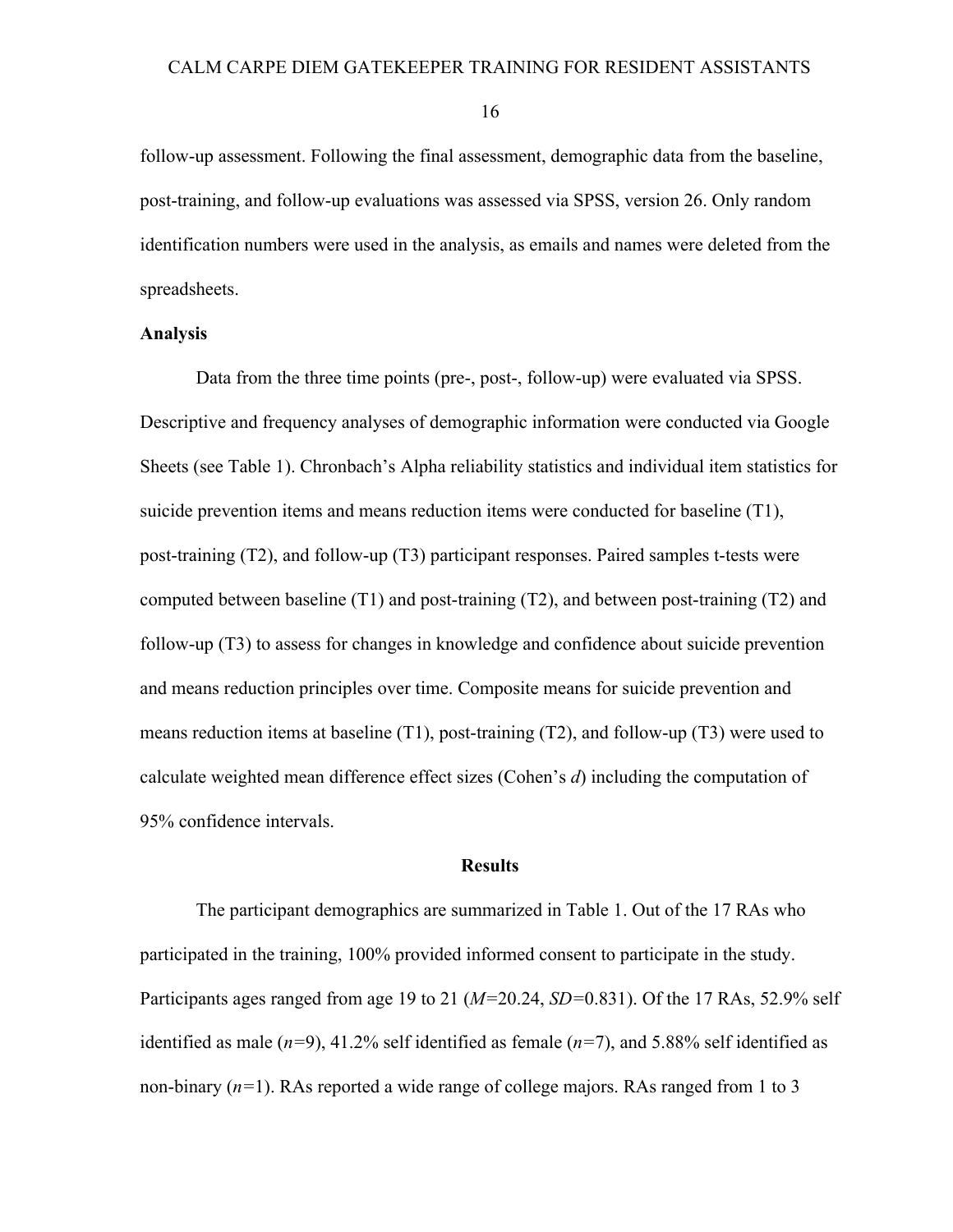years of applied experience in their position (*M=*1.59*, SD=*0.712*)*. 100% of RAs present reported 1 to 3 years of previous suicide prevention training. 41.18% of RAs also reported other relevant mental health training experience. Other experiences in suicide prevention training reported included an online suicide prevention training and an on campus volunteer training.

All participants completed the baseline and post-training evaluation measures and approximately 94.12% (*n=*16) of the participants completed the follow-up measure via Qualtrics. Responses from 17 participants were analyzed for baseline and post-training evaluations, thus there was a 100% response rate for these assessments. Responses for 16 participants (94% response rate) were analyzed for the follow-up evaluation. Means, standard deviations, and sample sizes for each evaluation can be referenced in Table 2.

Cronbach's Alpha coefficients were computed to evaluate the internal consistency of the assessment items for suicide prevention and means reduction at baseline, post-training, and follow-up evaluation assessments. Suicide prevention items indicated moderate to high internal consistency whereas Cronbach's alpha was .694 at baseline evaluation, .777 at post-training evaluation, and .875 at follow-up evaluation. Means reduction items revealed varied levels, ranging from low reliability with a Cronbach's alpha of .381 at baseline evaluation, to higher levels of reliability at post-training evaluation (.853), and a relatively low reliability of .563 at follow-up.

Composite means for suicide prevention (SP) and means reduction (MR) items at baseline, post-training, and follow-up evaluations were computed via SPSS. These data are summarized in Figure 1. Overall, RAs demonstrated increases in knowledge and confidence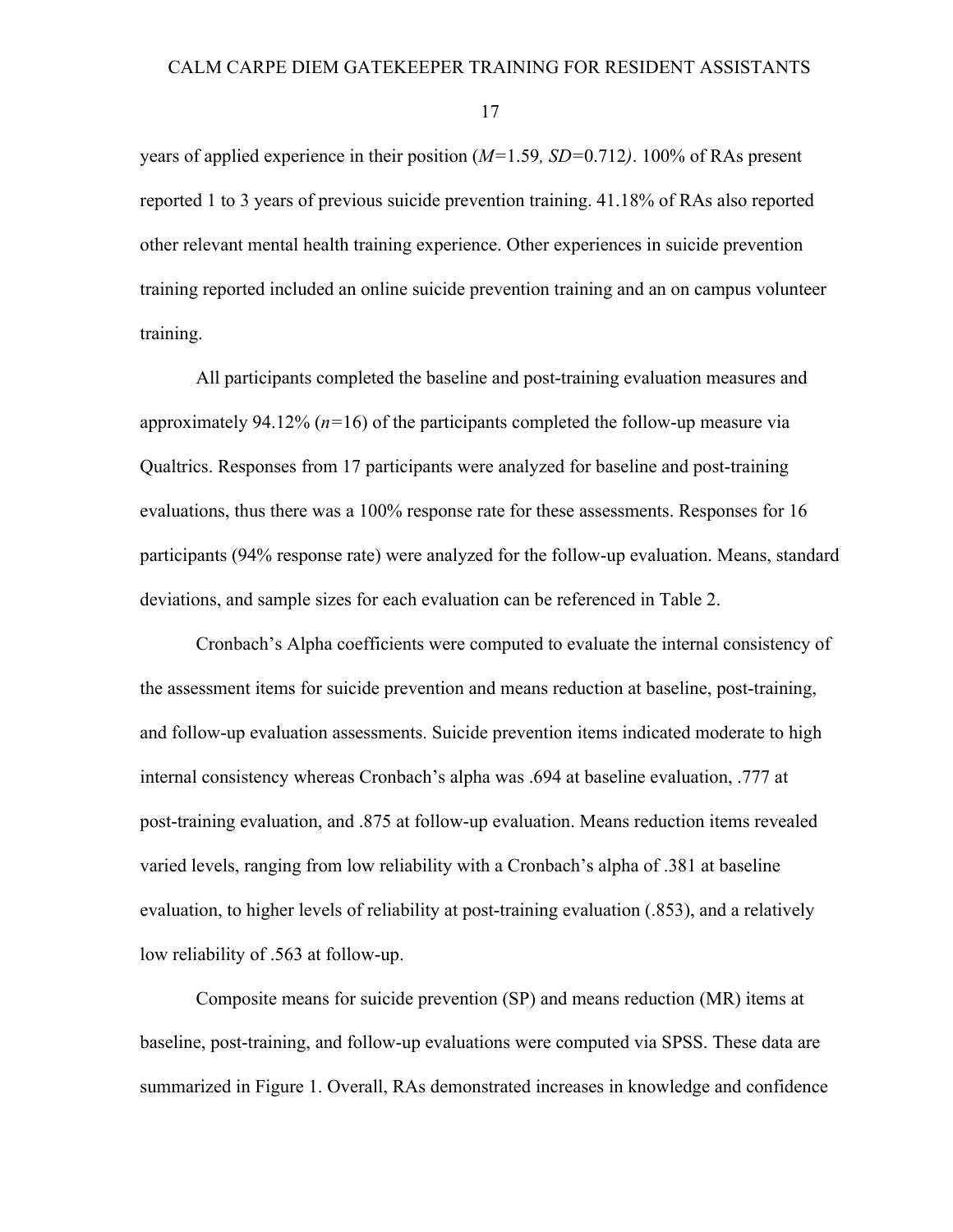from baseline to post-training and maintained those increases to follow-up for both SP and MR composites. For SP items, RAs demonstrated relatively high levels of knowledge and confidence at baseline (*M=*15.31, *SD=*2.24*),* with an increase in knowledge and confidence at post-training evaluation (*M=* 18.94, *SD=*1.48*),* increases that were maintained at follow-up (*M=*18.5, *SD=*1.79*).* For MR items, RAs demonstrated lower levels of knowledge and confidence at baseline evaluation (*M=*9.44, *SD=*1.55*),* increase in knowledge and confidence at post-training (*M=*14.13, *SD=*1.2*),* increases that were sustained at follow-up (*M=*14.25, *SD=*0.93*).*

Paired samples t-tests were conducted to test whether there were significant differences in composite means for confidence and knowledge levels for SP and MR across baseline, post-training, and follow-up assessments. Statistical significance was indicated by *p*<0.0125 after accounting for a Bonferroni correction. With the exception of the paired comparison of MR composite scores from baseline to post-training, which was statistically significant ( $p=0.010$ ), the remaining paired comparisons were not statistically significant. That is, the comparison of SP composite scores from baseline to post-training  $(p=0.064)$ , as well as the comparison of SP scores from post-training to follow-up  $(p=0.517)$  were not statistically significant. The comparison of MR scores from post-training to follow-up (*p*=0.069) was also not statistically significant. These results are summarized in Table 3.

Finally, mean difference effect sizes (Cohen's *d*) were analyzed between baseline, post-training, and follow-up evaluations. These results are summarized in Table 3. Though the SP composite comparison from baseline to post-training revealed a large effect size (*d=* 1.89, 95% *CI*=1.08-2.7), it was not statistically significant (*p=*.064) . The SP comparison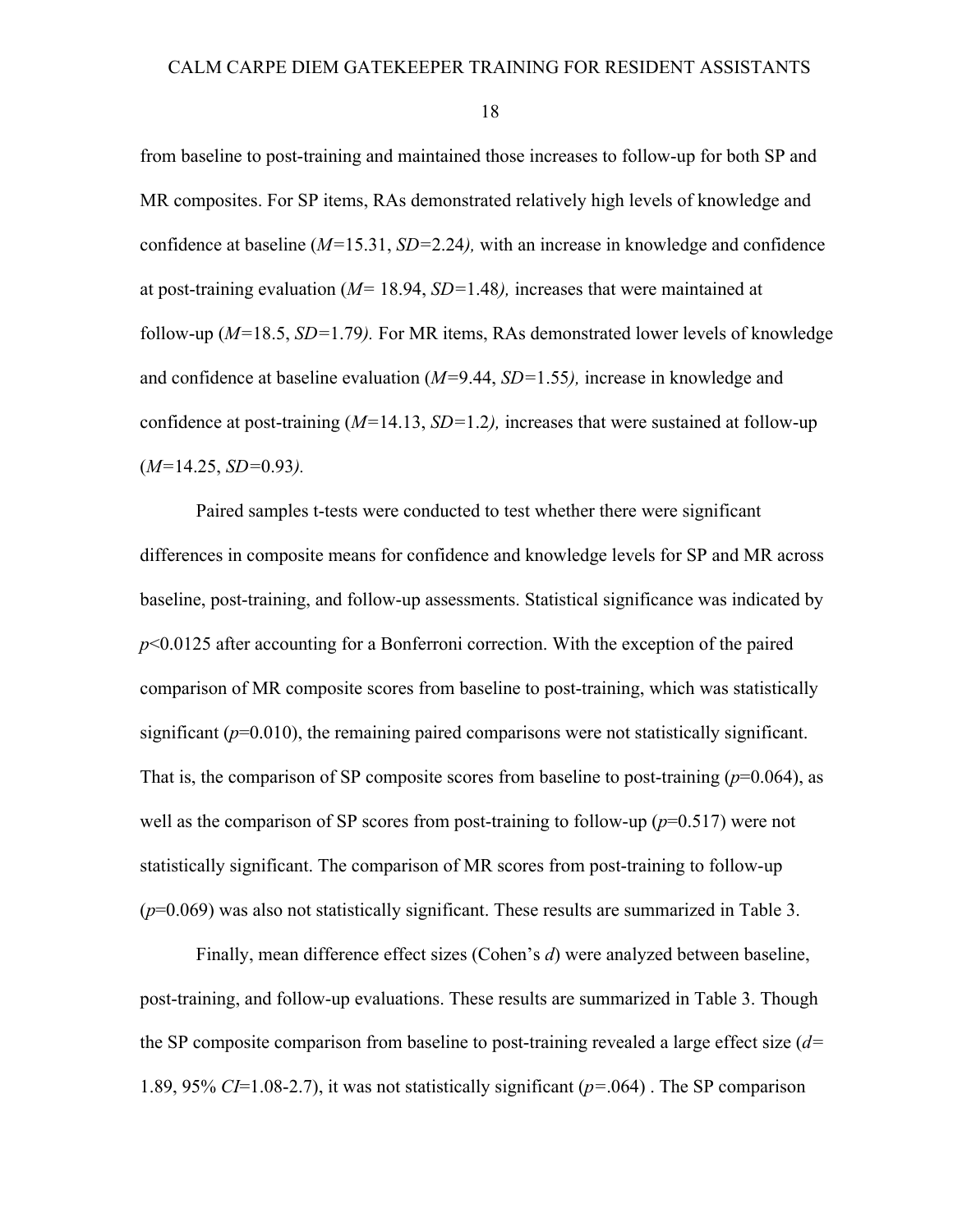from post-training to follow-up revealed a small effect size (*d=* -0.4, 95% CI=-1.09-0.29) that was also not statistically significant (*p=*.517). Though neither of these differences were significant, the increases were sustained at follow-up. The MR comparison from baseline to post-training demonstrated a large effect size (*d=* 4.29, 95% CI=3.07-5.52) and it was statistically significant  $(p=0.010)$ . The MR comparison from post-training to follow-up showed a small effect size  $(d= 0.06, 95\% \text{ CI} = -0.62 - 0.74)$  and it was not statistically significant ( $p=0.069$ ). The statistically significant gains in MR from baseline to post-training were sustained at follow-up.

#### **Discussion**

The results from this study revealed a large and statistically significant training effect for means reduction principles among a sample of university RAs, a finding that was sustained after a four-week follow-up. The data regarding the CALM CARPE Diem gatekeeper training and MR items in particular, replicate the results from two similar studies (Bianco, 2019; Rosen et al., in press). Though there were also observed increases in knowledge and confidence about SP concepts overall, the comparisons were not statistically significant. The RAs showed increases from their baseline scores in knowledge and confidence of MR to post-training, and sustained those increases after a 25 day follow-up. The insignificant increases in SP knowledge may be due to RAs' relatively high pre-existing levels of confidence and knowledge prior to the training, as all RAs (*n*=17) indicated they had previous SP training and many (*n*=7) also indicated they have relevant previous mental health training. Thus, at least for these principles, there was a potential ceiling effect. Another plausible explanation is that the RAs also had prior experience as RAs that gave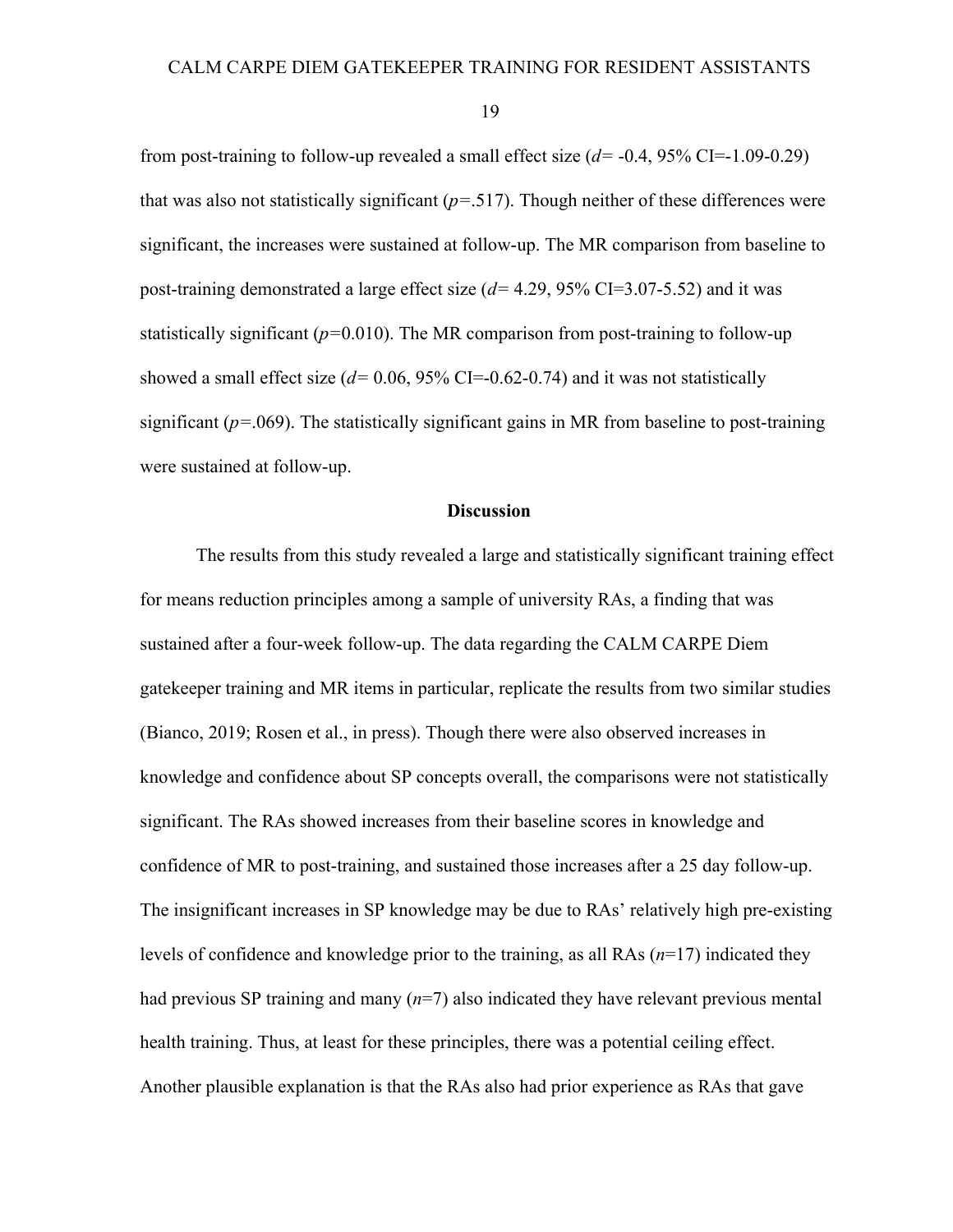them greater insights about SP principles based on existing residence life protocols with which they had some exposure. At the same time, RAs reported lower baseline levels of confidence and knowledge regarding MR practices, likely because MR is not currently an explicit part of the RA suicide prevention protocol. Consequently, there was higher room for increases regarding MR confidence and knowledge.

As mentioned above, the findings regarding MR mirror the work with RAs by Rosen (2019) and Bianco's (2019) study with academic advisors. These studies both indicated that larger increases in MR confidence and knowledge may be due to lack of previous experience in MR, while lesser increases in SP confidence and knowledge may be due to high baseline levels. In the present study, participants included 17 out of 140 RAs, a small sample among a much larger population that took part in our study. However, the inherent limitation of a small sample size is tempered somewhat since the data presented here closely align with the findings of Rosen (2019) that included 167 RAs. The response rate in the present study (94.12%), compared to a 66.4% response rate for Rosen (2019) and a 62.5% response rate in the Bianco (2019) study, was a strength in that we were able to measure the vast majority of the group's changes in confidence and knowledge levels over time.

While only our hypothesis about MR concepts was fully supported, we did receive some modest support for relative increases in knowledge and confidence regarding SP principles. In addition, our findings need to be contextualized in light of the study's limitations. Unfortunately, our sample size was small, thus rendering the effects tentative. This limitation is mitigated somewhat by the fact that the means and standard deviations of the composite variables closely mirrored those reported by Rosen et al. Another limitation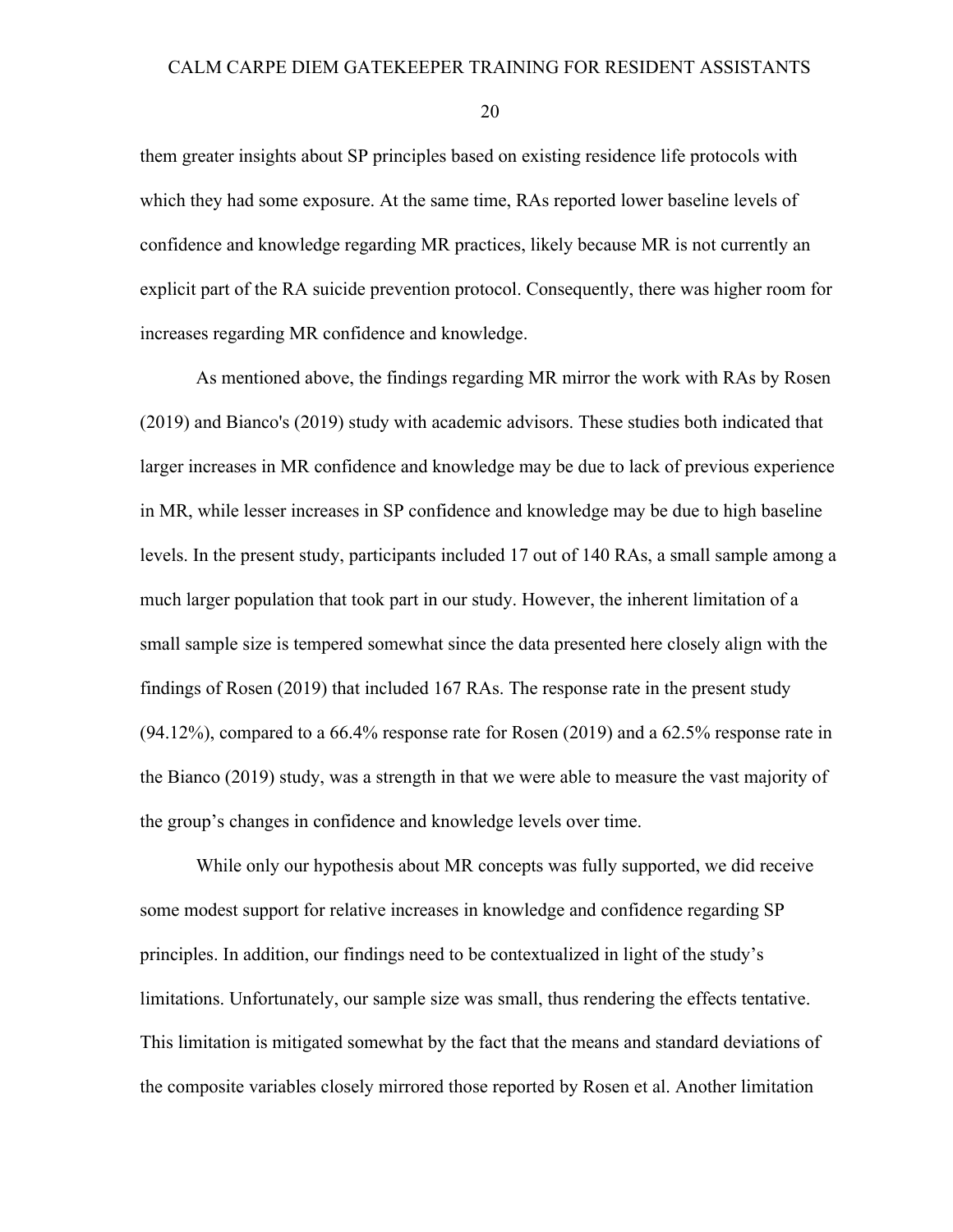pertains to the COVID-19 Pandemic, as during the final stages of this research, the follow-up data collection and analysis of the data occurred after the University transitioned to online instruction. RAs were likely under increased stress and strain during the data collection period due to working remotely with residents, so they also may have had less sustained knowledge and confidence in SP and MR because of these changes to their working conditions. It is important to analyze how participation in the training impacts RAs behavior change in working with residents to implement SP and MR principles, but there were probably restricted opportunities to put these principles into real-time practice.

In the future, implementing this training as RAs primary SP training may allow researchers to see more clearly the effects that CALM CARPE Diem has on RAs knowledge and confidence in SP. Based on the findings of this study, RAs who are trained in CALM CARPE Diem SP and MR practices demonstrate increases in knowledge of MR practices, but future studies in which CALM CARPE Diem is the primary source of SP training for RAs may demonstrate increases in both SP and MR. Implementing the CALM CARPE Diem training at the beginning of the year rather than later in the semester may also give RAs more opportunity to use this training in their roles. It is important in the future to continue educating RAs in SP and MR, as they are the first line of contact for college students, a population who is at high risk for suicidal thoughts and behaviors. Since evidence clearly demonstrates the impact that MR practices within a SP conversation has on reducing risk for individuals experiencing suicidal ideation, SP trainings that include MR principles such as CALM CARPE Diem should be used to train RAs to help them in supporting their residents who are experiencing the acute effects of suicidal ideation.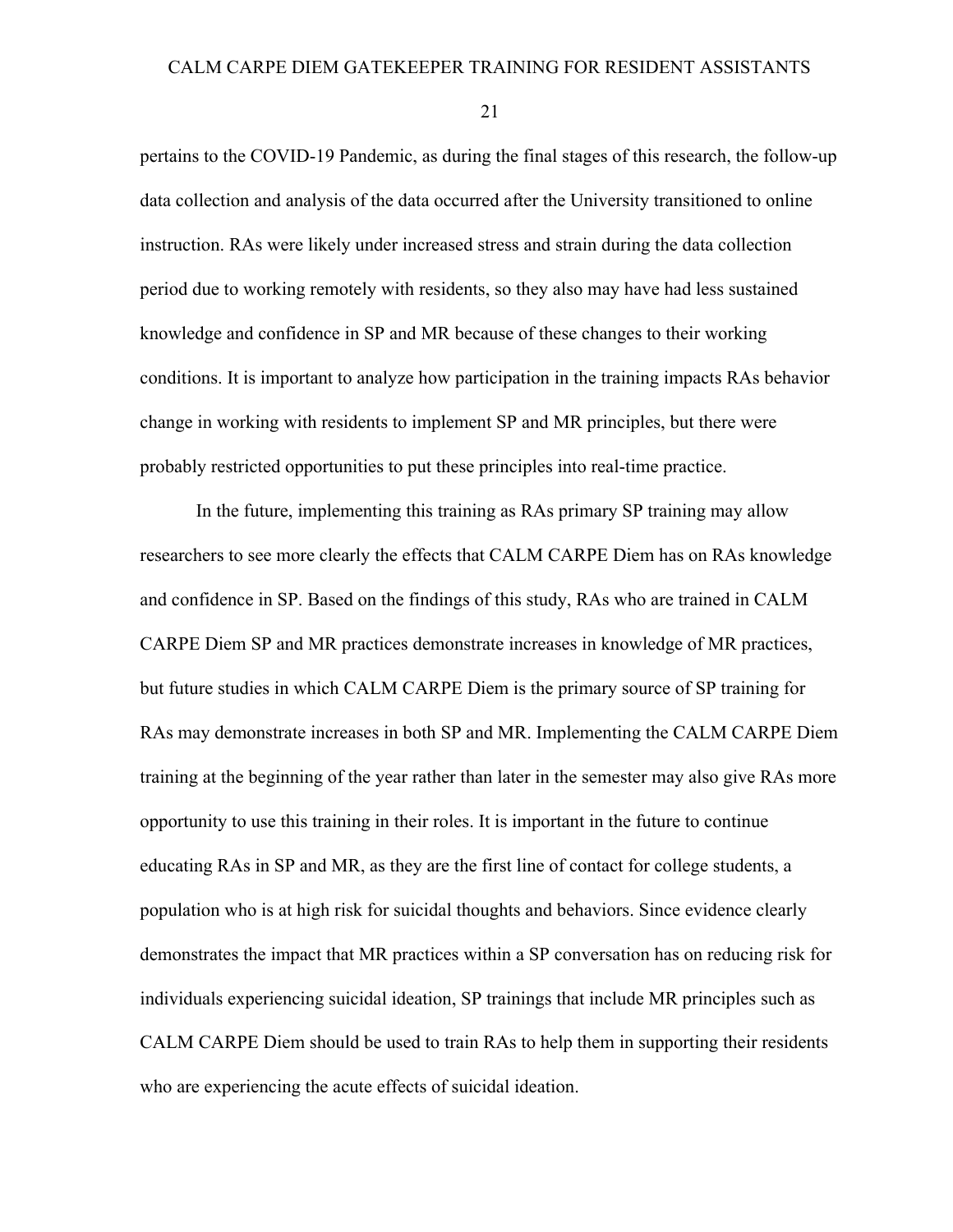#### CALM CARPE DIEM GATEKEEPER TRAINING FOR RESIDENT ASSISTANTS

22

Overall, this study indicates that the CALM CARPE Diem shows promise in improving confidence and knowledge levels of SP and MR implementation among RAs. For a population who is responsible for caring for residents on campus, it is important to have an understanding of why SP is important, and why MR is a key feature in helping to prevent death by suicide. The results of this study, paired with the results of Rosen's (2019) and Bianco's (2019) studies indicate that CALM gatekeeper trainings are feasible and efficient methods of improving the knowledge and confidence in implementing suicide prevention interventions for college students. Continuing to study the impacts of CALM and CALM CARPE Diem will provide further insight into the effectiveness of these trainings, and based on the findings in these studies, will continue to increase the knowledge and confidence in SP and MR for gatekeepers. Indeed, sustaining gatekeeper education programs that emphasize means safety has the potential to reduce the number of deaths by suicide at universities and colleges in the United States.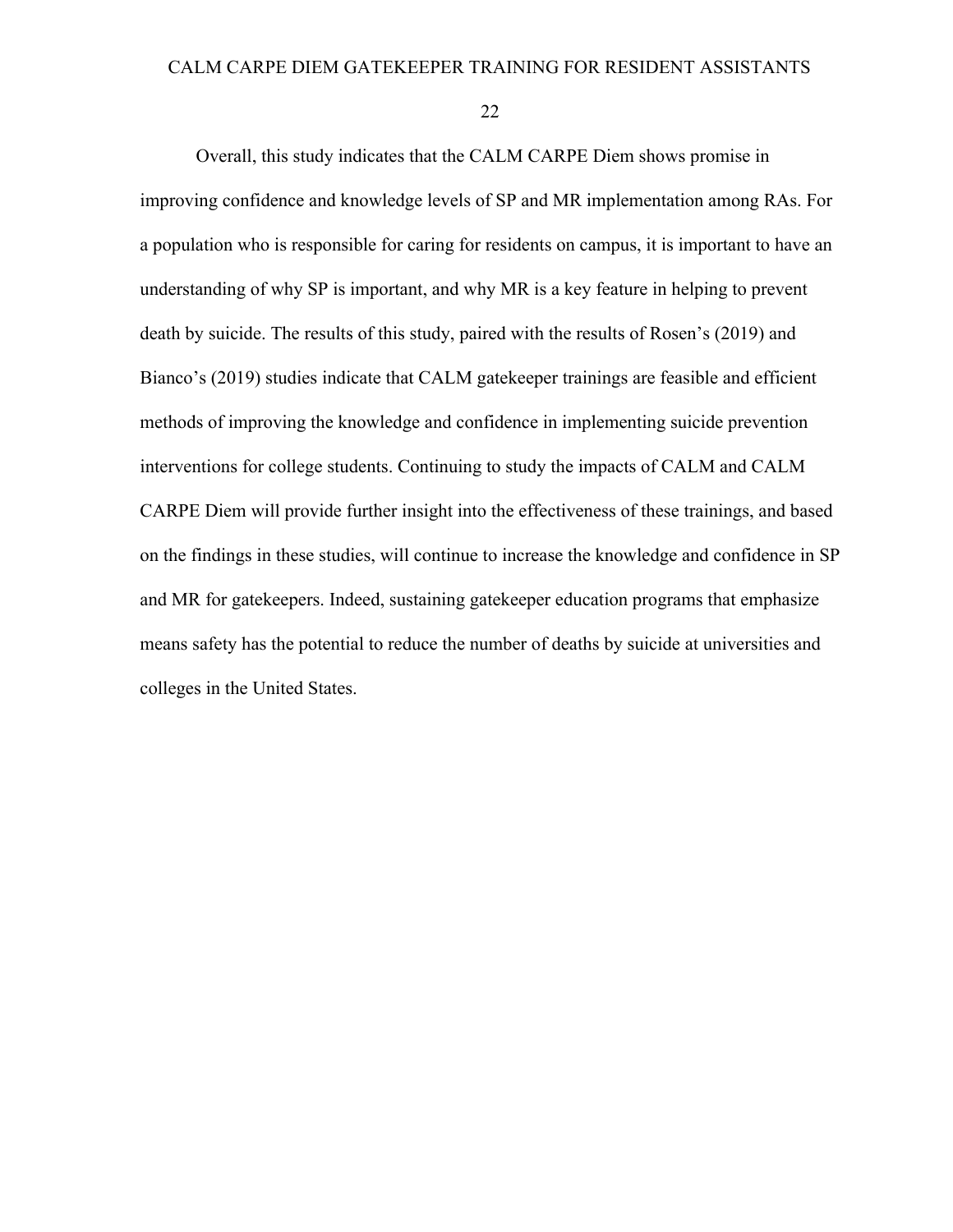#### References

- Betz, M. E., Kautzman, M., Segal, D. L., Miller, I., Camargo, C. A., Boudreaux, E. D., & Arias, S. A. (2018). Frequency of lethal means assessment among emergency department patients with a positive suicide risk screen. *Psychiatry Research, 260,* 30-35. https://doi.org/10.1016/j.psychres.2017.11.038
- Bianco, A. N. (2019). *The Counseling on Access to Lethal Means (CALM) Gatekeeper Training Improves Confidence in Suicide Prevention Techniques Among a Sample of Academic Advisors.* [Undergraduate honors thesis, Appalachian State University].
- Bryan, C. J., Stone, S. L., & Rudd, M. D. (2011). A Practical, Evidence-Based Approach for Means-Restriction Counseling With Suicidal Patients. *Professional Psychology: Research and Practice, 42,* 339-346. DOI: 10.1037/a0025051

Centers for Disease Control and Prevention. (2018). *CDC WONDER.* https://wonder.cdc.gov

- CDC. (2018). *10 Leading Causes of Death, United States* [Infographic]. https://webappa.cdc.gov/cgi-bin/broker.exe
- Deisenhammer, E. A., Ing, C. M., Strauss, R., Kemmler, G., Hinterhuber, H., & Weiss, E. M. (2009). The duration of the suicidal process: how much time is left for intervention between consideration and accomplishment of a suicide attempt?. *J Clin Psychiatry, 70*(1), 19-24. https://doi.org/10.4088/JCP.07m03904
- Gunnel, D., Eddleston, M., Phillips, M. R., & Konradsen, F. (2007). The global distribution of fatal pesticide self-poisoning: Systematic review. *BMC Public Health, 7*(357). https://doi.org/10.1186/1471-2458-7-357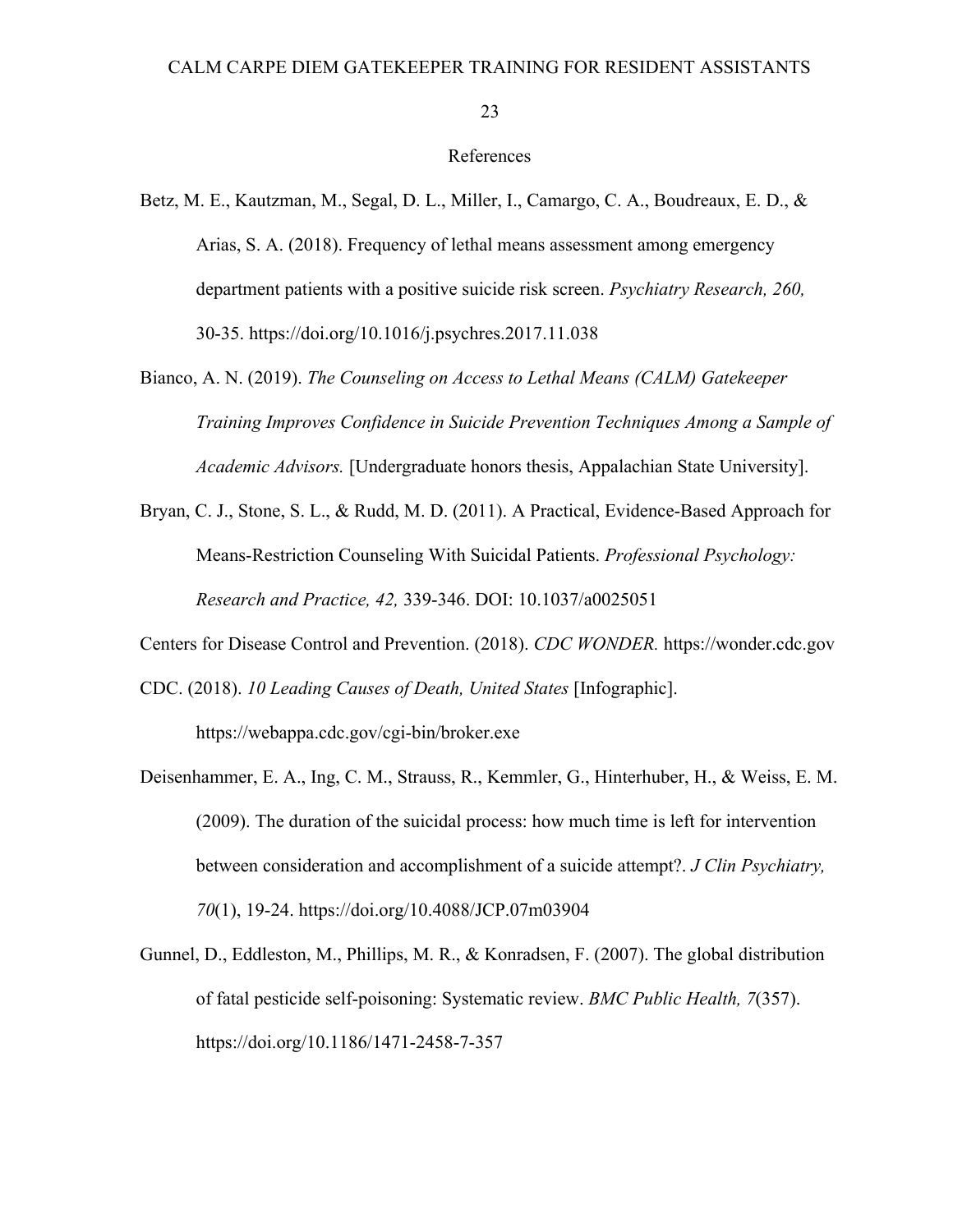Isaac, M., Elias, B., Katz, L. Y., Belik, S., Deane, F. P., Enns, M. W., Sareen, J., & The Swampy Cree Suicide Prevention Team. (2009). Gatekeeper Training as a Preventative Intervention for Suicide: A Systematic Review. *Can J Psychiatry, 54,* 260–268.

Jameson, J. P. (2019). *CARPE Diem: A Gatekeeper's Guide to Suicide Prevention.* [Powerpoint slides]. Appalachian State University. https://docs.google.com/presentation/d/e/2PACX-1vSCsO24-A8C8nSjIwKbe8dwq7 O3DgS0lQH81dK5H2Z9w6mwtaGpkYxPQUZ5SS3GSCM2PqBj0xRscib1/pub?start =false&loop=false&delayms=3000

- Jameson, J. P. (2020). Responding to Adolescents at Risk of Suicide. *North Carolina Medical Journal, 81*(2), 106-110. https://doi.org/10.18043/ncm.81.2.106
- Johnson, R. M., Frank, E. M., Ciocca, M., & Barber, C. W. (2011). Training Mental Healthcare Providers to Reduce At-Risk Patients' Access to Lethal Means of Suicide: Evaluation of the CALM Project. *Archives of Suicide Research, 15*(3), 259-264. https://doi.org/10.1080/13811118.2011.589727
- Klonsky, E. D., May, A. M., & Saffer, B. Y. (2015). Suicide, Suicide Attempts, and Suicidal Ideation. *Annual Review of Clinical Psychology, 12,* 14.1-14.24. doi://10.1146/annurev-clinpsy-021815-093204
- Knipe, D. W., Metcalfe, C., Fernando, R., Pearson, M., Konradsen, F., Eddleston, M., & Gunnel, D. (2014). Suicide in Sri Lanka 1975–2012: age, period and cohort analysis of police and hospital data. *BMC Public Health, 14*(839). https://doi.org/10.1186/1471-2458-14-839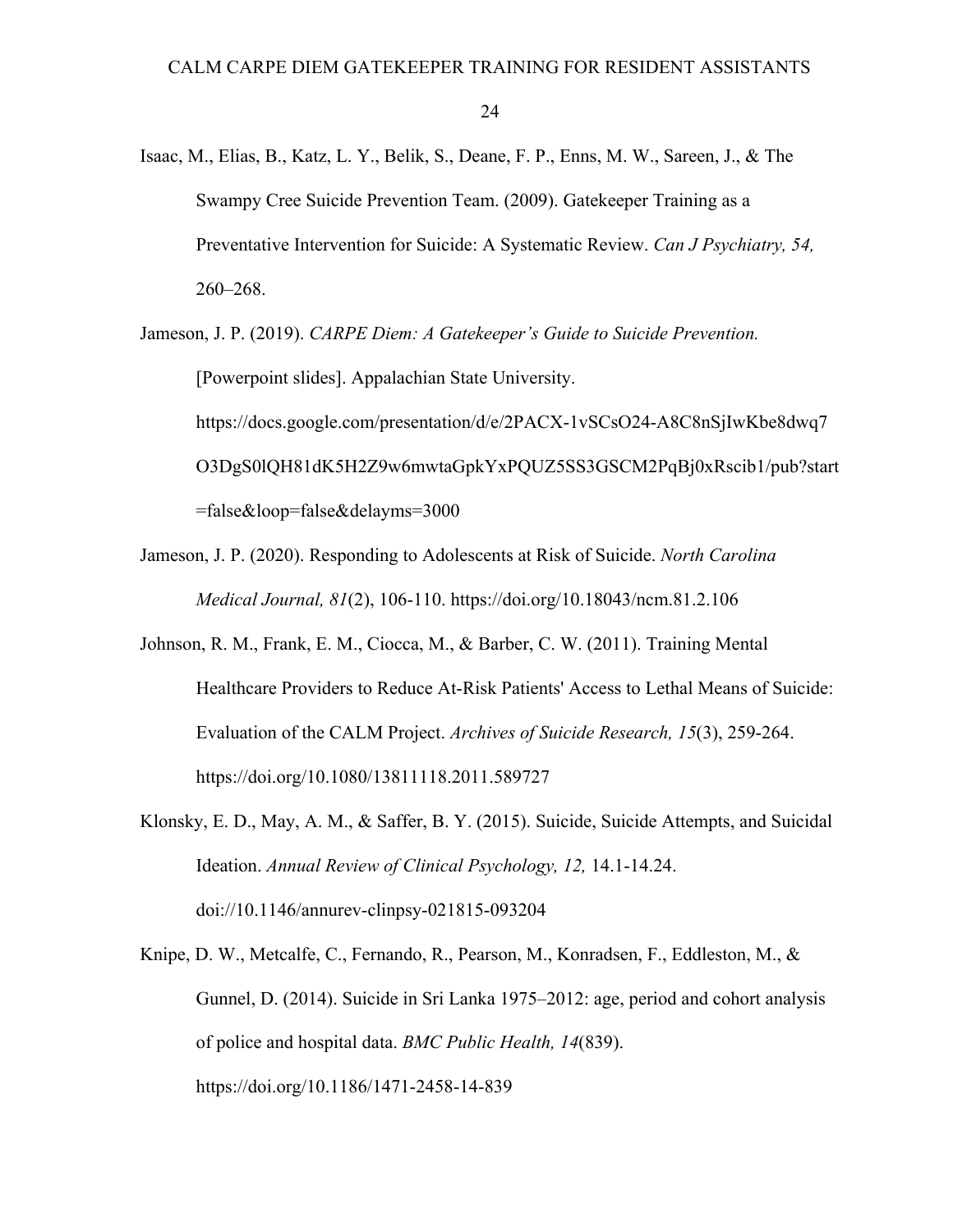Lipsey, M. W., & Wilson, D. B. (2001). *Practical Meta-Analysis.* SAGE Publications.

Lipson, S. K., & Eisenberg, D. (2018). Mental health and academic attitudes and expectations in university populations: results from the healthy minds study. *Journal of Mental Health, 27*(3).

http://dx.doi.org.proxy006.nclive.org/10.1080/09638237.2017.1417567

- Litteken, C., & Sale, E. (2017). Long Term Effectiveness of the Question, Persuade, Refer (QPR) Suicide Prevention Gatekeeper Training Program: Lessons from Missouri. *Community Mental Health Journal, 54,* 282–292. DOI:10.1007/s10597-017-0158-z.
- Lubin, G., Werbeloff, N., Halperin, D., Shmushkevitch, M., Weiser, M., Knobler, H. Y. (2011). Decrease in Suicide Rates After a Change of Policy Reducing Access to Firearms in Adolescents: A Naturalistic Epidemiological Study. *American Association for Suicidology, 40*(5), 421-424.
	- https://doi-org.proxy006.nclive.org/10.1521/suli.2010.40.5.421
- Nock, M. K., Borges, G., Bromet, E. J., Cha, C. B., Kessler, R. C., & Lee, S. (March 25, 2008). Suicide and Suicidal Behavior. *Epidemiologic Reviews, 30,* 133-154. doi:10.1093/epirev/mxn002
- QPR Institute. (n.d.) Question. Persuade. Refer. Retrieved 20 April, 2020 from https://qprinstitute.com/
- Rosen, M., Michael, K.D., & Jameson, JP (in press). CALM gatekeeper training is associated with increased confidence in utilizing means reduction approaches to suicide prevention among college resident assistants. *Journal of American College Health.*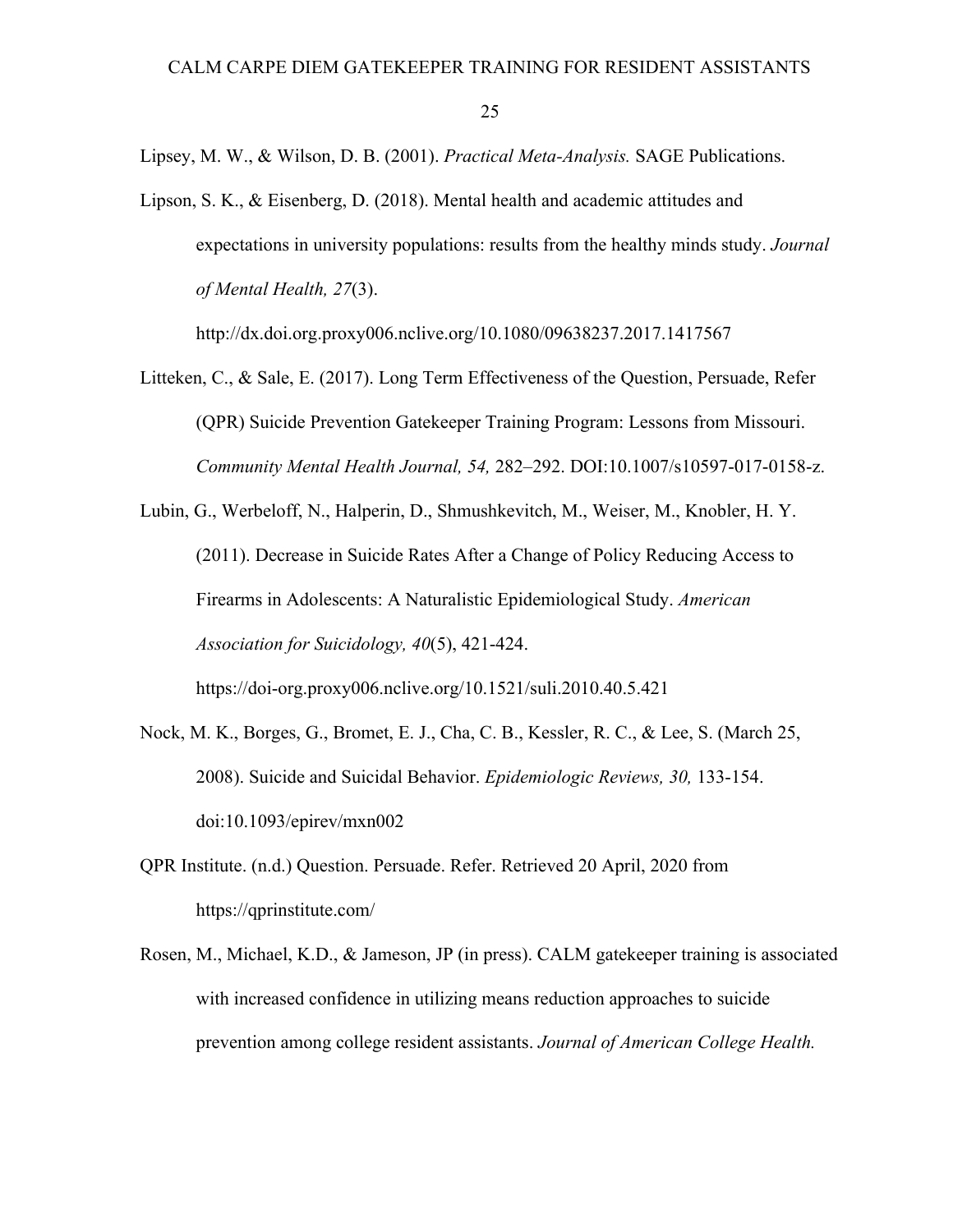- Sale, E., Hendricks, M., Well, M., Miller, C., Perkins, S., & McCudden, S. (2018). Counseling on Access to Lethal Means (CALM): An Evaluation of a Suicide Prevention Means Restriction Training Program for Mental Health Providers. *Community Mental Health Journal, 54,* 293-301. https://doi.org/10.1007/s10597-017-0190-z
- Schwartz, V. (2017). Suicide among college students: Risk and approaches to prevention and management. *Psychiatric Annals, 47,* 406-411. http://dx.doi.org/10.3928/00485713-20170706-01
- Shelef, L., Laur, L., Raviv, G., & Fruchter, E. (2015). A military suicide prevention program in the Israeli Defense Force: a review of an important military medical procedure. *Disaster and Military Medicine, 1*(16). https://doi.org/10.1186/s40696-015-0007-y
- Stone, D. M., Simon, T. R., Fowler, K. A., Kegler, S. R., Yuan, K., Holland, K. M., Ivey-Stephenson, A. Z., & Crosby, A. E. (2018). Vital Signs: Trends in State Suicide Rates — United States, 1999–2016 and Circumstances Contributing to Suicide — 27 States, 2015. *Morbidity and Mortality Weekly Report, 67*(22), 617-624. http://dx.doi.org/10.15585/mmwr.mm6722a1
- The JED Foundation. (n.d.) *Who We Are.* Retrieved April 20, 2020, from https://www.jedfoundation.org/who-we-are/
- Yip, P. S., Caine, E., Yousuf, S., Chang, S., Chien-Chang Wu, K., Chen, Y. (2012). Means restriction for suicide prevention. *Lancet, 379,* 2393-2399.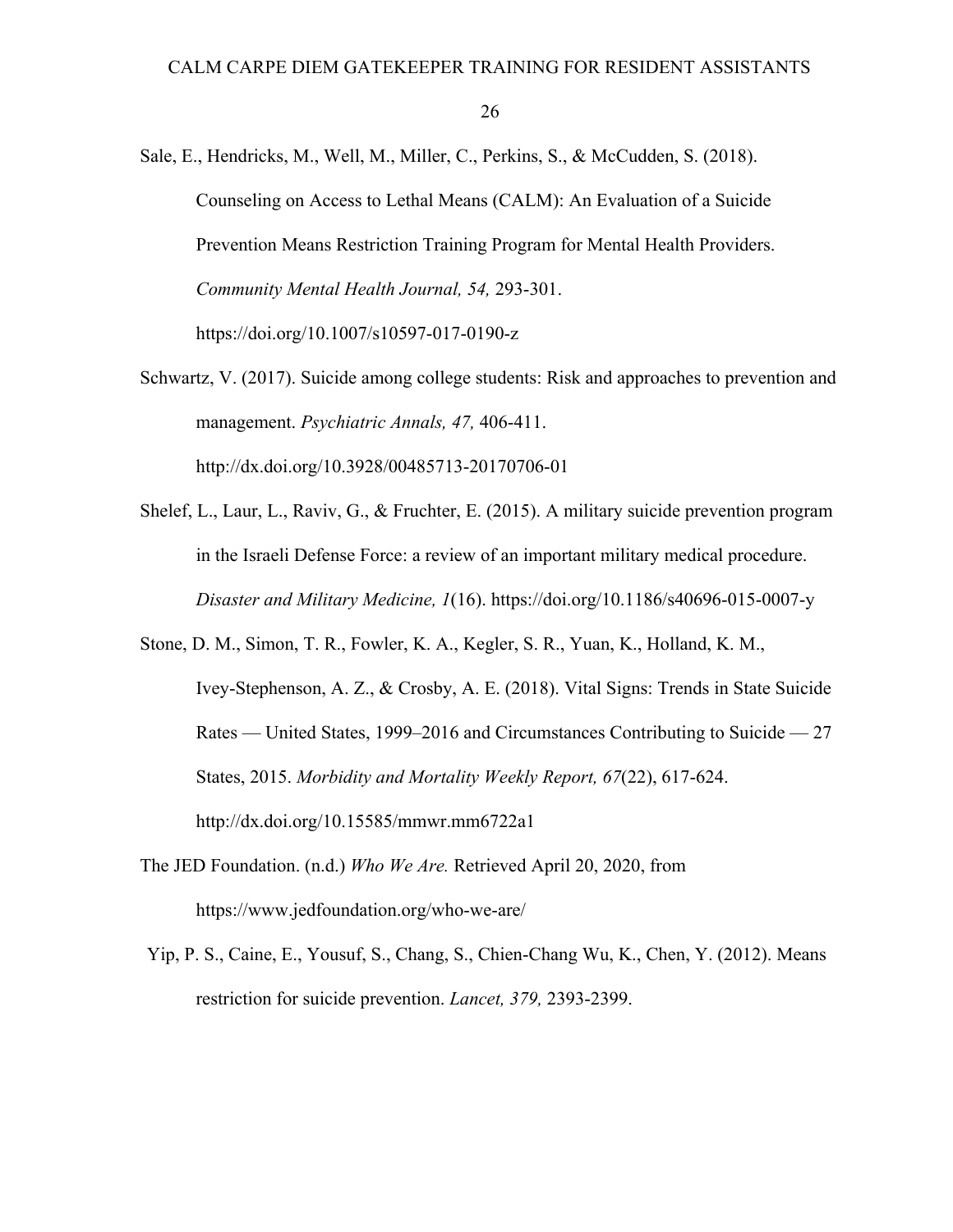Appendix A: IRB

To: Kurt Michael

Psychology , Psychology

CAMPUS EMAIL

From: IRB Administration

Date: 12/04/2019

RE: Determination that Research or Research-Like Activity does not require IRB Approval STUDY #: 19-0146

STUDY TITLE: Does the CARPE Diem Gatekeeper Training Improve Confidence in Suicide Prevention Techniques Among a Sample of Resident Assistants?

After a re-review of your activity and clarification from the PI, Office of Research Protections staff determined that the activity is program evaluation described in the study materials does not constitute research as defined by University policy and the federal regulations [45 CFR 46.102 (d or f)] and does not require IRB approval. This determination may no longer apply if the activity changes. IRB approval must be sought and obtained for any research with human participants. If you have any questions about this determination, please contact the IRB Administration at 828-262-4060 or irb@appstate.edu.

Thank you.

CC: John Jameson, Psychology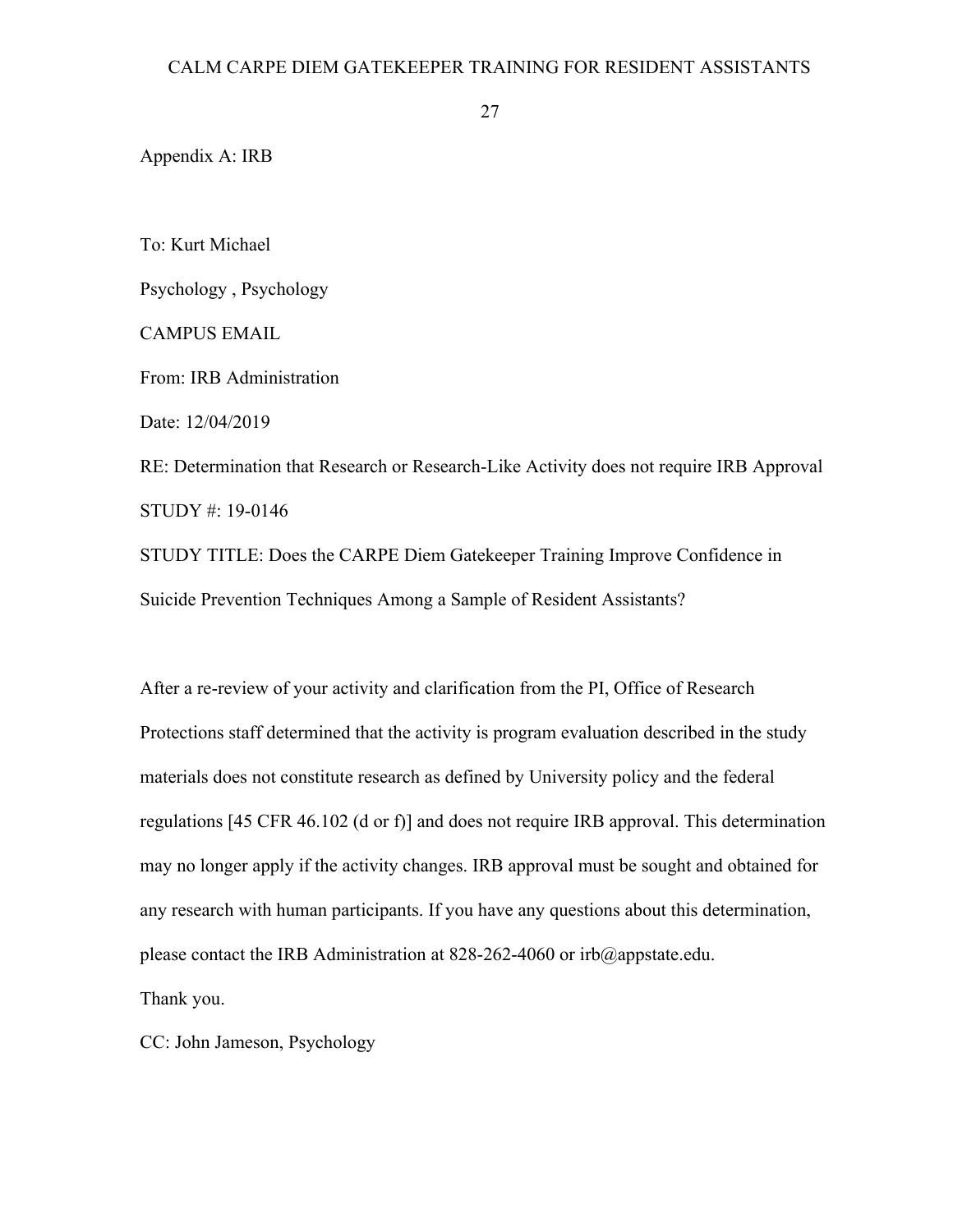Appendix B: Informed Consent

# **CARPE DIEM WORKSHOP: EVALUATION AND INFORMED CONSENT**

Your feedback is important to us. The purpose of the research is to evaluate whether the CARPE Diem training has an effect on participants' knowledge or perceptions regarding suicide prevention interventions. We do not foresee obvious risks to you if you opt to participate beyond revealing your attitudes or beliefs about suicide prevention training programs. The benefits of participation are improving our generalized knowledge about suicide prevention programs but there will be no direct compensation given to you as a participant. Although completing the surveys will take approximately 2-4 minutes each (before, immediately after, and 1 month after the training), participation is voluntary, declining to participate will involve no penalty/loss of benefits, and you may discontinue participation at any time. You can attend the training without completing the surveys.

## *□ I prefer not to participate in the study*

If you agree and sign below, you are providing your informed consent to participate in the study.

Signature: \_\_\_\_\_\_\_\_\_\_\_\_\_\_\_\_\_\_\_\_\_ Date: \_\_\_\_\_\_\_\_\_\_\_\_\_

We are asking for a mailing address so we can send you a follow-up evaluation form in one month.

Email address:

To ensure everyone's confidentiality, after you complete this form we will detach your name and email address from the completed surveys. Once you complete the email survey, we will shred the sheet containing your signature and email address. Do not write your name or initials on any pages other than the cover page.

Appalachian State University's Institutional Review Board has reviewed this study. Questions regarding the protection of human subjects may be addressed to the IRB Administrator:

> Research Protections Appalachian State University, Boone, NC 28608 (828) 262-2692 irb@appstate.edu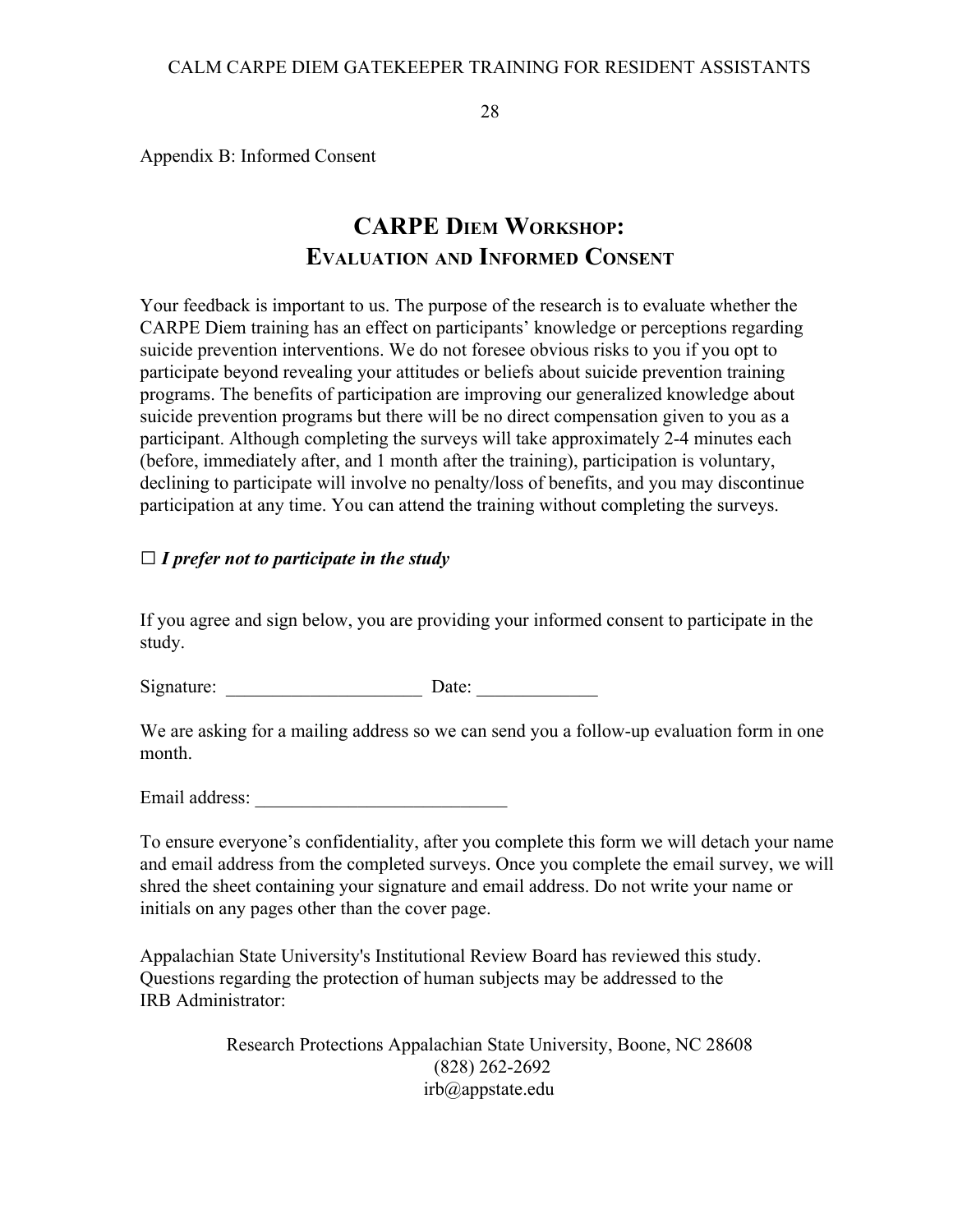# **Thank you!**

Appendix C: Evaluation Form

| <b>CARPE Diem</b><br><b>Suicide Prevention Training</b><br><b>Evaluation</b>                                          | Age:<br>Gender:<br><b>Number of years as RA:</b><br>Major at ASU: |                         |                                          |                      |                           |
|-----------------------------------------------------------------------------------------------------------------------|-------------------------------------------------------------------|-------------------------|------------------------------------------|----------------------|---------------------------|
| Please indicate how much you agree or disagree with<br>each statement by ticking the box provided                     | 1<br>Strongly<br>agree                                            | $\overline{2}$<br>Agree | 3<br>Neither<br>agree<br>nor<br>disagree | $\Delta$<br>Disagree | 5<br>Strongly<br>disagree |
| I feel I can accurately identify situations where a<br>person is at risk of suicide                                   |                                                                   |                         |                                          |                      |                           |
| I know how to approach and question people at risk of<br>suicide                                                      |                                                                   |                         |                                          |                      |                           |
| I feel comfortable assessing someone for suicide risk                                                                 |                                                                   |                         |                                          |                      |                           |
| I know how to refer people at risk of suicide to the<br>services most appropriate to their needs and level of<br>risk |                                                                   |                         |                                          |                      |                           |
| I am familiar with means restriction approaches to<br>suicide prevention                                              |                                                                   |                         |                                          |                      |                           |
| Suicide can be prevented by restricting access to<br>lethal means                                                     |                                                                   |                         |                                          |                      |                           |
| I am confident in my ability to talk to people about<br>reducing access to lethal means                               |                                                                   |                         |                                          |                      |                           |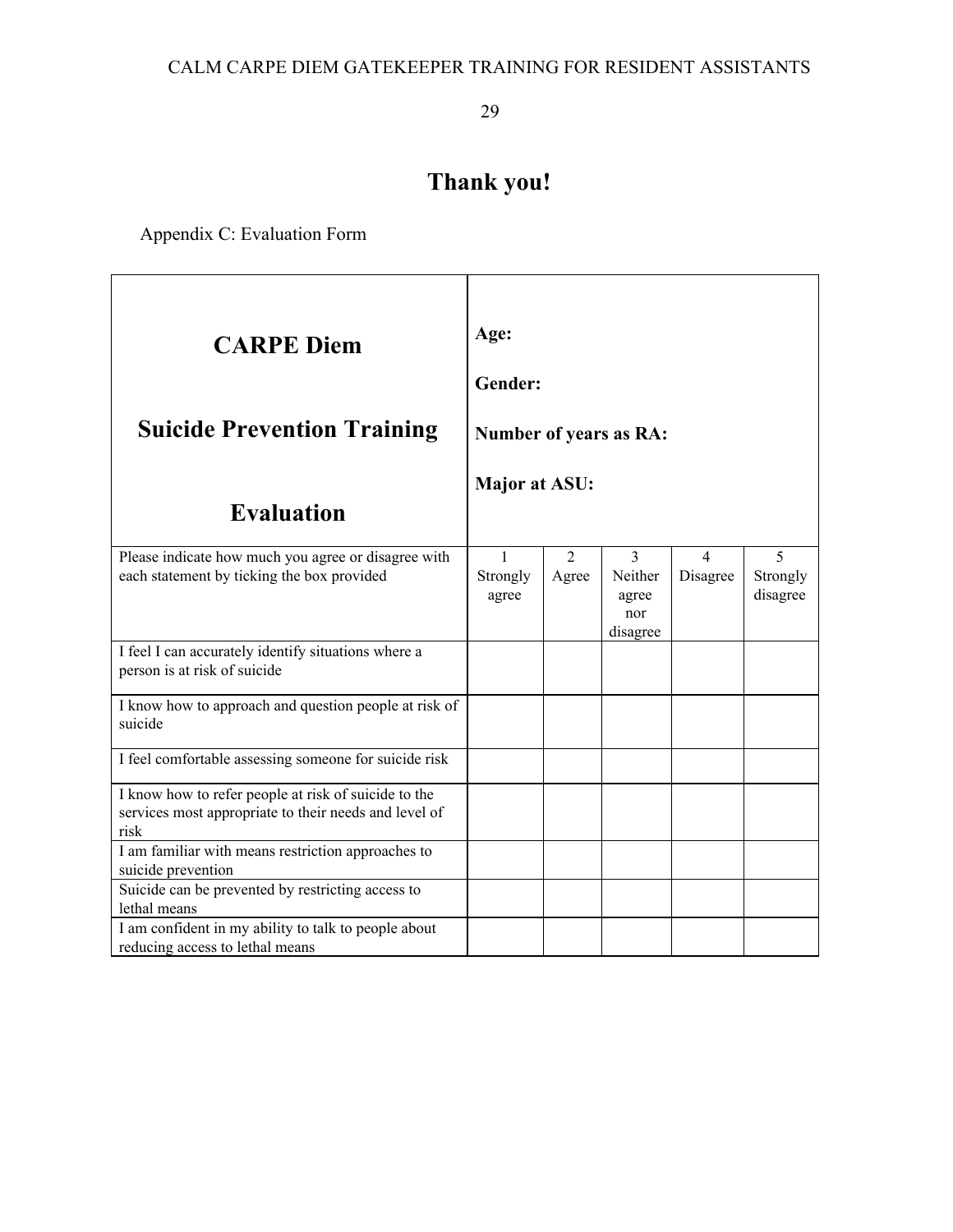## CALM CARPE DIEM GATEKEEPER TRAINING FOR RESIDENT ASSISTANTS

30

| Table 1<br>Demographics: Age, Sex, and Number of Years as a Resident Assistant |                |                 |  |  |
|--------------------------------------------------------------------------------|----------------|-----------------|--|--|
| Demographics                                                                   | n              | Percent $(\% )$ |  |  |
| <b>Participant Age</b>                                                         |                |                 |  |  |
| 19                                                                             | $\overline{4}$ | 23.53%          |  |  |
| 20                                                                             | 5              | 29.41%          |  |  |
| 21                                                                             | 8              | 47.06%          |  |  |
| <b>Participant Sex</b>                                                         |                |                 |  |  |
| Male                                                                           | 9              | 52.94%          |  |  |
| Female                                                                         | 7              | 41.18%          |  |  |
| Non-Binary                                                                     | 1              | 5.88%           |  |  |
| Years as a Resident Assistant                                                  |                |                 |  |  |
|                                                                                | 9              | 52.94%          |  |  |
| 2                                                                              | 6              | 35.29%          |  |  |
| 3                                                                              | 2              | 11.76%          |  |  |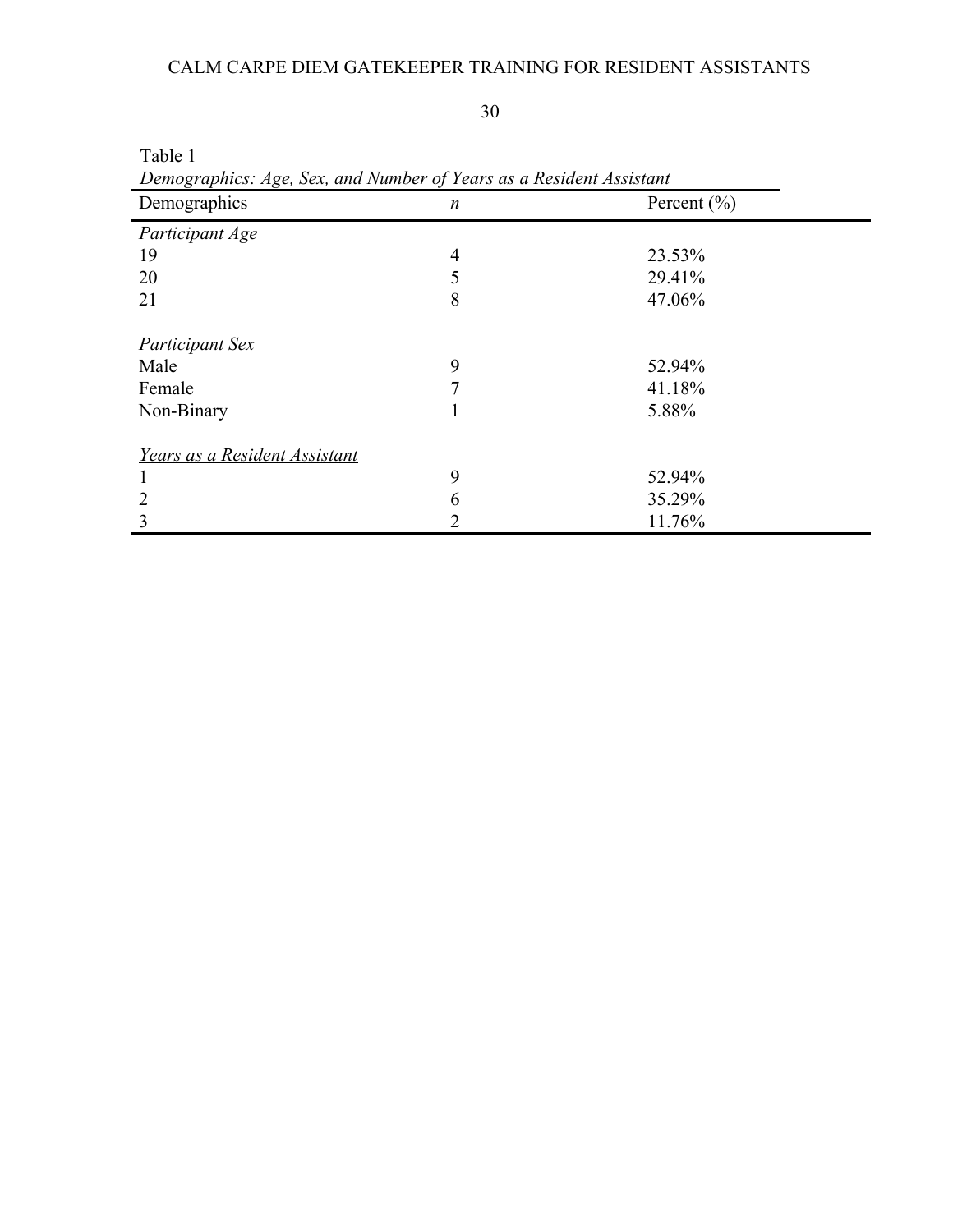## CALM CARPE DIEM GATEKEEPER TRAINING FOR RESIDENT ASSISTANTS

31

Table 2

| Item Means and Standard Deviations                                                                                          |                       |                                               |            |  |  |
|-----------------------------------------------------------------------------------------------------------------------------|-----------------------|-----------------------------------------------|------------|--|--|
| Items                                                                                                                       | Baseline ( $n = 17$ ) | Post-Training $(n = 17)$ Follow-Up $(n = 16)$ |            |  |  |
| <b>Suicide Prevention Items</b>                                                                                             |                       |                                               |            |  |  |
| "I feel I can accurately identify<br>situations where a person is at<br>risk of suicide."                                   | 3.94(.68)             | 4.71(0.47)                                    | 4.63(.5)   |  |  |
| "I know how to approach and<br>question people at risk of<br>suicide."                                                      | 3.88(.72)             | 4.82(.39)                                     | 4.63(.5)   |  |  |
| "I feel comfortable assessing<br>someone for suicide risk."                                                                 | 3.38(.89)             | 4.59(.62)                                     | 4.5(0.63)  |  |  |
| "I know how to refer people at<br>risk of suicide to the services<br>most appropriate to their needs<br>and level or risk." | 4.13(.82)             | 4.82(.39)                                     | 4.75(.45)  |  |  |
| <b>Means Reduction Items</b>                                                                                                |                       |                                               |            |  |  |
| "I am familiar with means<br>restriction approaches to<br>suicide prevention."                                              | 2.81 (.98)            | 4.81(.40)                                     | 4.63(.5)   |  |  |
| "Suicide can be prevented by<br>restricting access to lethal<br>means."                                                     | 3.69(.6)              | 4.75(.45)                                     | 4.94(.25)  |  |  |
| "I am confident in my ability<br>to talk to people about<br>reducing access to lethal<br>means."                            | 2.94(.68)             | 4.56(.51)                                     | 4.69(0.48) |  |  |

*Note: All items were presented on a Likert Scale where higher scores were suggestive of more confidence (1 = Strongly Disagree, 5 = Strongly Agree)*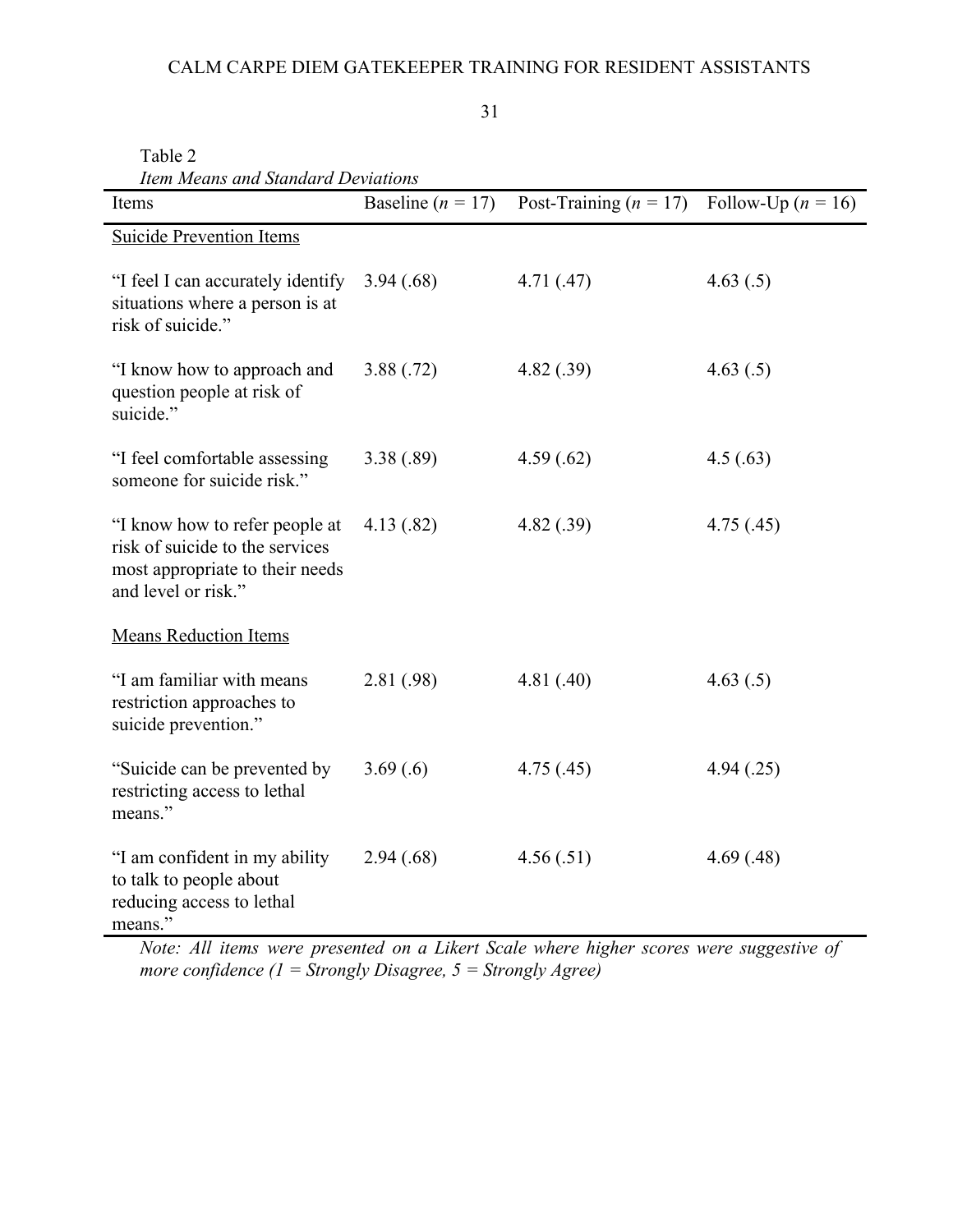| Table 3                                      |                              |                              |                 |              |                                |
|----------------------------------------------|------------------------------|------------------------------|-----------------|--------------|--------------------------------|
| <b>Paired Samples T-Tests</b><br>Composite   | Interval Means (SD)          |                              | $p^*$           | Cohen's $d$  | 95% CI                         |
|                                              | <b>Baseline</b>              | Post-Training                |                 |              |                                |
| Suicide Prevention<br><b>Means Reduction</b> | 15.31(2.24)                  | 18.93 (1.52)                 | .064<br>$.010*$ | 1.89<br>4.29 | $1.08 - 2.70$<br>$3.07 - 5.52$ |
|                                              | 9.47(0.89)                   | 14.13(1.25)                  |                 |              |                                |
| Suicide Prevention                           | Post-Training<br>19.13(1.31) | Follow-Up<br>$18.5$ $(1.79)$ | .517            | $-0.40$      | $-1.09 - 0.29$                 |
| <b>Means Reduction</b>                       | 14.27(1.1)                   | 14.33 (0.89)                 | .069            | 0.06         | $-0.62 - 0.74$                 |

*Note: SD = Standard Deviation*

\*Significant levels based on Bonferroni corrections ( $p \le 0.0125$ )